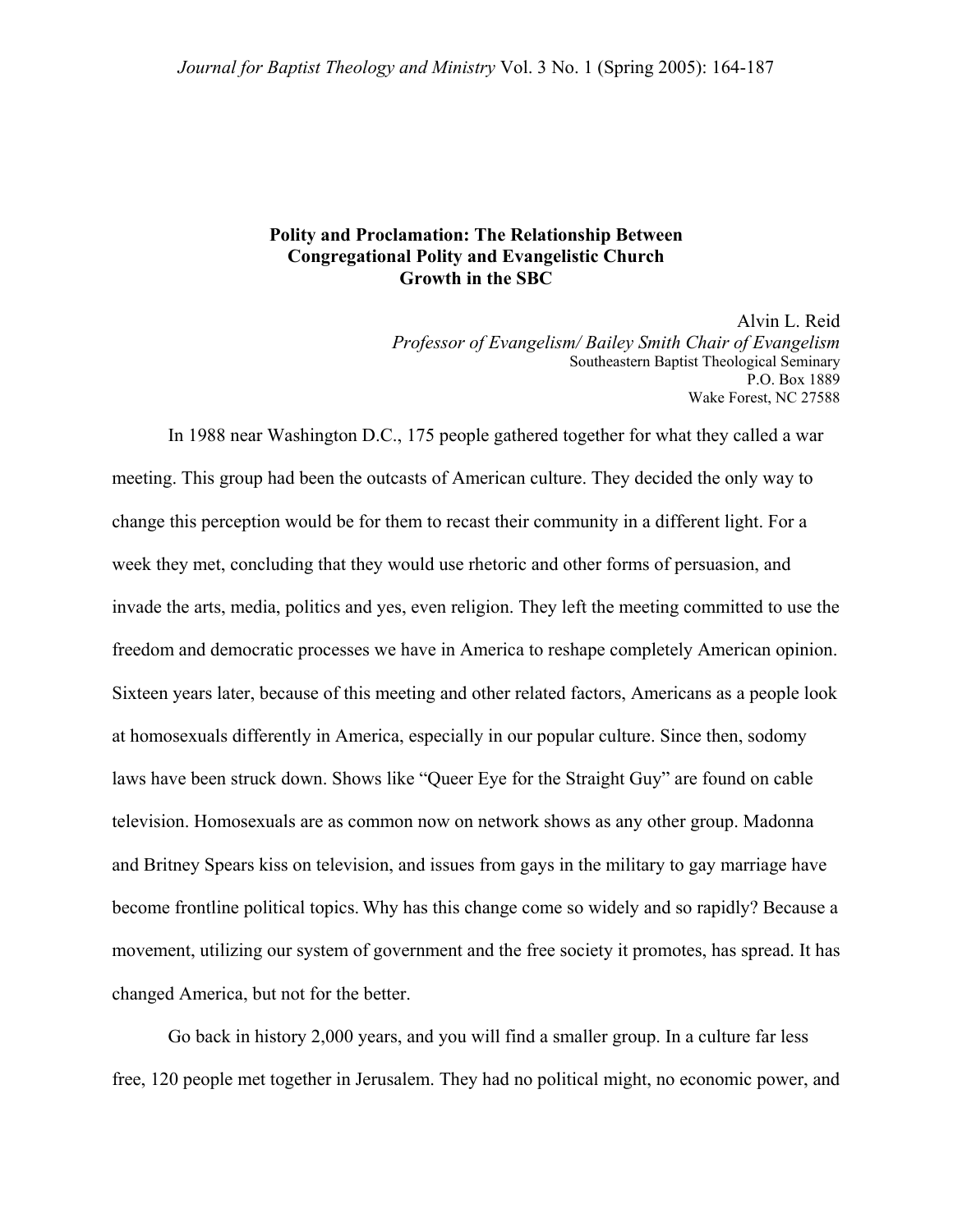no well known leaders. They had one faith, one Lord, one mission—they were one movement. And the world is different because of them.

From the early church until now, cultures and societies have been affected by movements. In our own Southern Baptist Convention, we have witnessed, and many of us have been zealous participants, in a conservative resurgence moving a massive Christian tradition back to a more biblical, conservative stance on biblical authority. This movement has come through three fundamental forces. First, leaders arose who, at great personal risk, moved for theological change. Second, a consensus about the authority of Scripture and biblical inerrancy brought together a large number of Southern Baptists who agreed that the issue was so critical, that unless the SBC turned to a more orthodox view of Scripture, she would cease to exist as a legitimate force for the gospel.

Leadership and a common purpose compelled leaders to seek to change our convention. But those two factors alone were not enough. A third, equally vital factor gave those seeking to bring theological renewal the mechanism for that change. The third factor was our Baptist conviction and heritage of congregational polity. Using our congregational system of government, primarily on the national level, presidents were elected, committees appointed, and trustees changed to reflect the view of those convinced of inerrancy. Today, twenty-five years later, our seminaries look radically different than they did previously.

Congregational polity has been one of our marks as Southern Baptists. The purpose of my address is neither to prove nor to demonstrate this reality. My colleague Gerald Cowen's recent book, *Who Rules the Church?,* offers a biblical look at congregational rule, while colleagues Emir Caner and Steve Prescott add appendices showing congregational rule in the Anabaptist and early English Baptist traditions, respectively. Many others have done so, and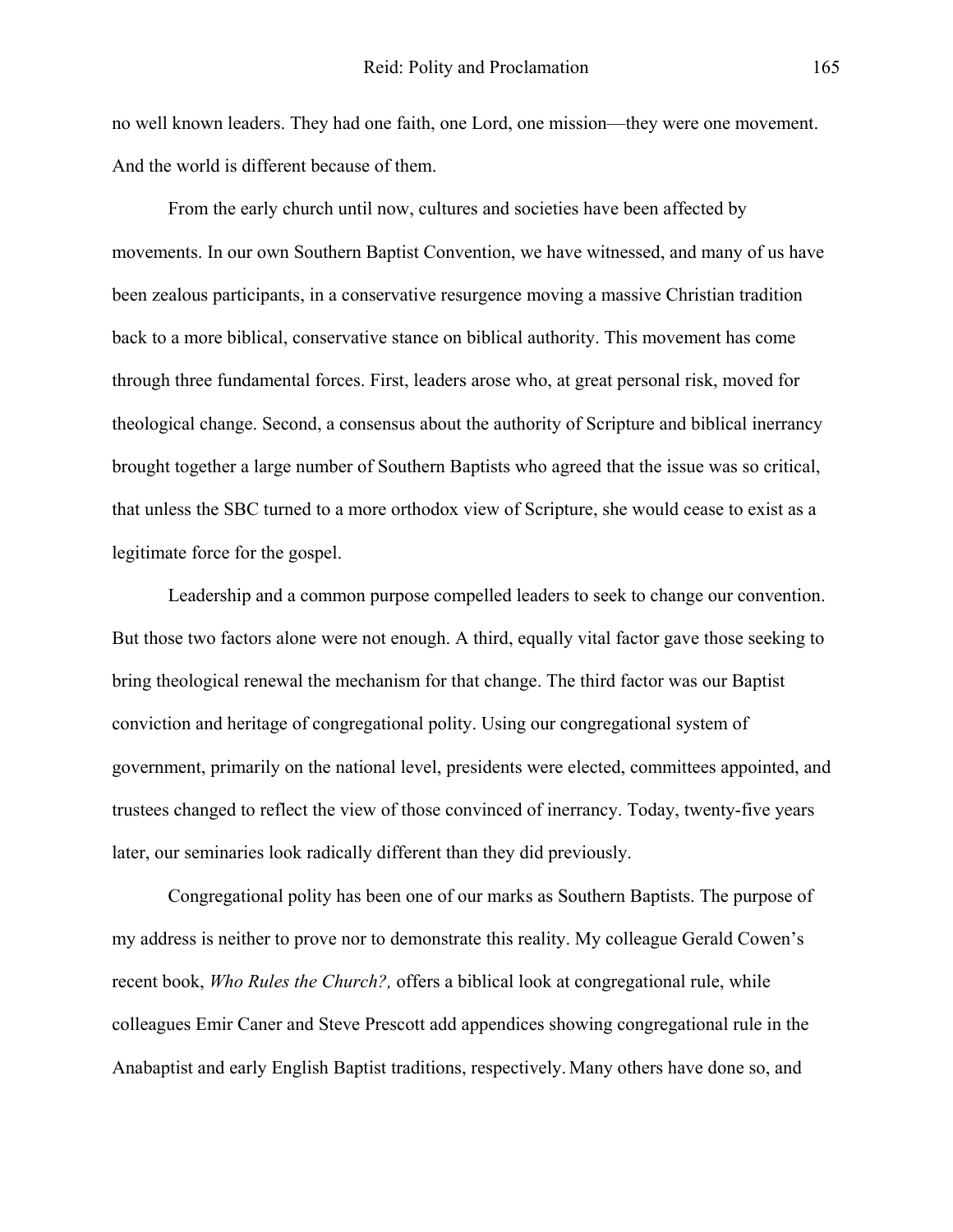many will do so in this conference. My purpose is to look at how we as Southern Baptists have used congregational polity, or more importantly abused it, to hinder the work of the gospel especially in my lifetime.

Our new president at Southeastern, Danny Akin, observed in a forthcoming chapter for a book on polity that our churches can have a "somewhat paranoid autocrat as a pastor, monthly business meetings dedicated to senseless issues that only eat up time, a committee structure that looks like the Department of Education and is about as efficient, and a deacon board that functions like a carnal corporate board." Such practices, although common, are not, according to Akin, "what the Bible teaches about congregational church government." In other words, both our statements of belief and our practice of those beliefs must be consistent.

 Before I begin asking serious questions about our polity and its relationship to evangelistic church growth, I want to be clear: theological conviction has been central to Southern Baptists, and we must be united on certain key tenets if we are to continue as a people. I grew up in a Southern Baptist church, where I met the Lord and was baptized. I surrendered to preach at a Baptist youth retreat and attended a Baptist college. I even met my wife there! I have served as a pastor or staff member of SBC churches. I attended a Southern Baptist seminary, was commissioned as a home missionary, and served on a state convention staff. I am finishing my twelfth year of fulltime teaching first at a Baptist university and now at a seminary. I am like the old saying: I am Baptist born and Baptist bred, and when I die I will be Baptist dead! However, I also confess to having a greater appreciation than many for the radical side of our history, for I came to Christ out of the Jesus Movement and have witnessed God work outside Southern Baptist programs! Since surrendering to the ministry in 1977, I have preached in about 1000 Southern Baptist churches and in the vast majority of our state conventions. In addition, I have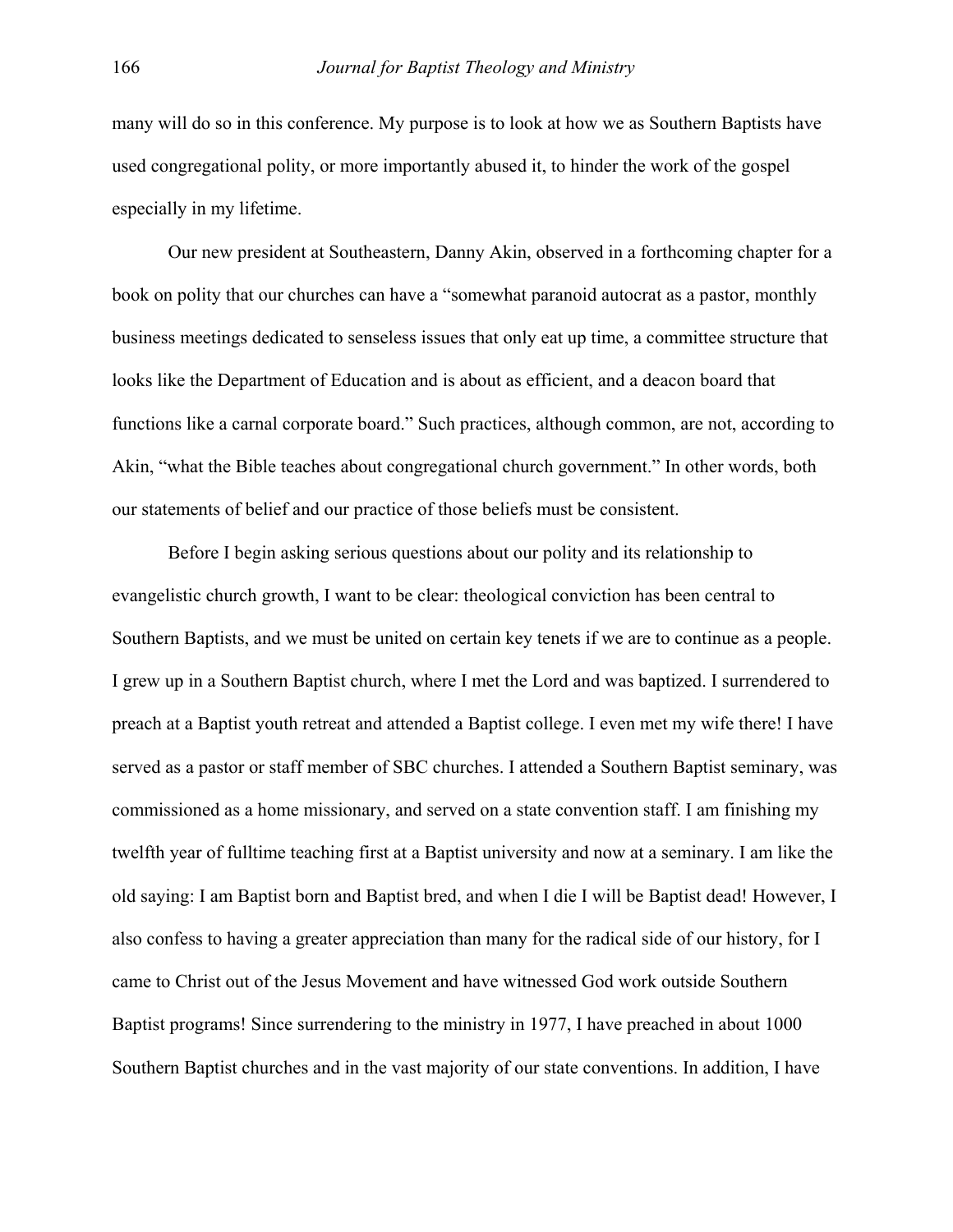served on a number of task forces with our North American Mission Board. During all these opportunities I have continually asked the question, "How could we better fulfill the Great Commission?" and "What are the major reasons we fail to reach people with the gospel?"

As a lifelong Southern Baptist, I also identified early with the Conservative Resurgence, or as Jerry Sutton calls it, the Baptist Reformation. As a conservative, in the majority group of SBC life, I think we need to undergo some serious self-examination. History may be the story of winners, but if we find ourselves at the end of the day far from fulfilling God's purposes, we may yet lose. I want to pose a series of questions that concern polity and the present state of evangelism, or perhaps I should say the present lack of evangelism, in our convention.

**The first question is introductory in nature. Why have we been successful utilizing congregational polity at the national level to bring the SBC to a far stronger position on the authority of God's Word, yet in our churches baptisms have declined for a generation?** The Southern Baptist Conservative Resurgence demonstrates how congregational polity can move a community of believers to a more biblical direction. Yet while we have headed toward a stronger view of Scripture, baptisms have not shown such strength. In fact, baptisms in the United States have been flat since the early 1970s, while the population has grown dramatically. In real numbers, therefore, we have declined in baptisms at an alarming rate.

It has been demonstrated time and again that those groups—either local churches, denominations or missions agencies—that have a strong commitment to the Word of God also are those who are most effective at reaching people and growing. We have seen Southern Baptists, working within our understanding of polity, experience a conservative resurgence resulting in a radical change of leadership in our seminaries and other agencies. We have not seen a corresponding impact on baptisms. In fact, Baptist Press reported on April 12, 2004, that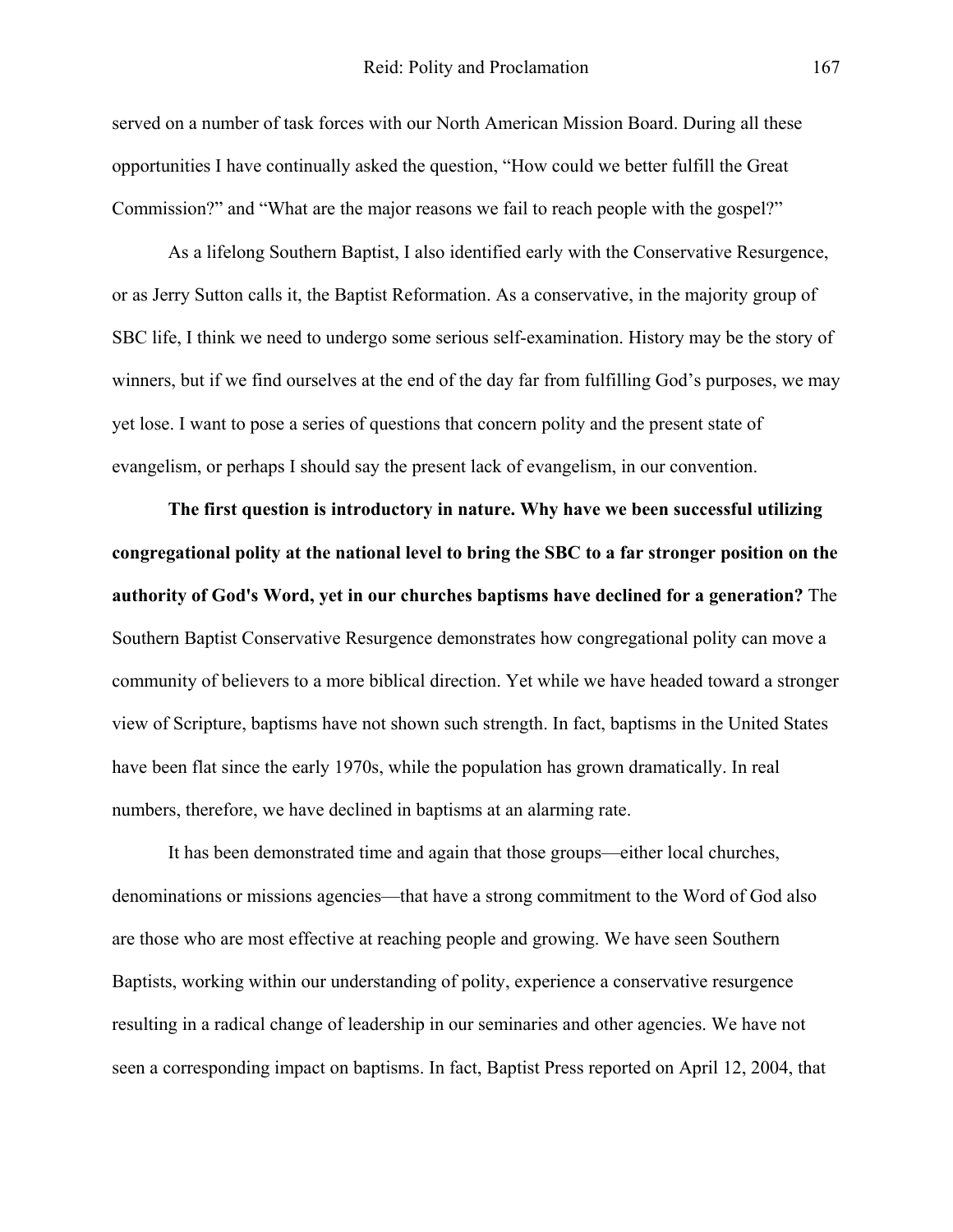we were in our fourth year in a row in baptismal decline. Theologically it can be shown that leaders of denominational agencies are overall more conservative theologically than their counterparts of half a generation ago, but this theological change has not led to evangelistic prosperity.

Such a reality has not followed overseas. During this same period overseas baptisms have increased dramatically. I recall celebrating as a seminarian in the 1980s when we surpassed 100,000 baptisms annually overseas. In the 20 years since, baptisms reported by the IMB have grown to surpass 500,000 in the most recent reporting year. The highest number ever for a year in the United States was in 1972, over thirty years ago. Southern Baptist church and membership numbers have grown dramatically for decades, yet our greatest five years of baptisms were the early 1970s.

Certainly one could argue that since it took a generation to depart from Scripture, it will take a generation for the stronger biblical stance in the SBC to move to the churches throughout the convention. That no doubt plays a part. But is this the total picture? Could it be that our polity of congregational rule by its nature has caused us to drift toward the path of least resistance over time? Could it be that congregational polity, without a clear focus or strong leadership, will inevitably drift away from biblical practice, even if theological orthodoxy has been attained? Could it be that the same passionate leadership we had over the past 25 years to convince us afresh of the truth of the gospel now needs to be seen in the coming years to convince us that we also must practice what we profess? Could it be that deviant neo-orthodoxy stymied evangelistic fervor in the recent past, while dead orthodoxy runs rampant in our churches today?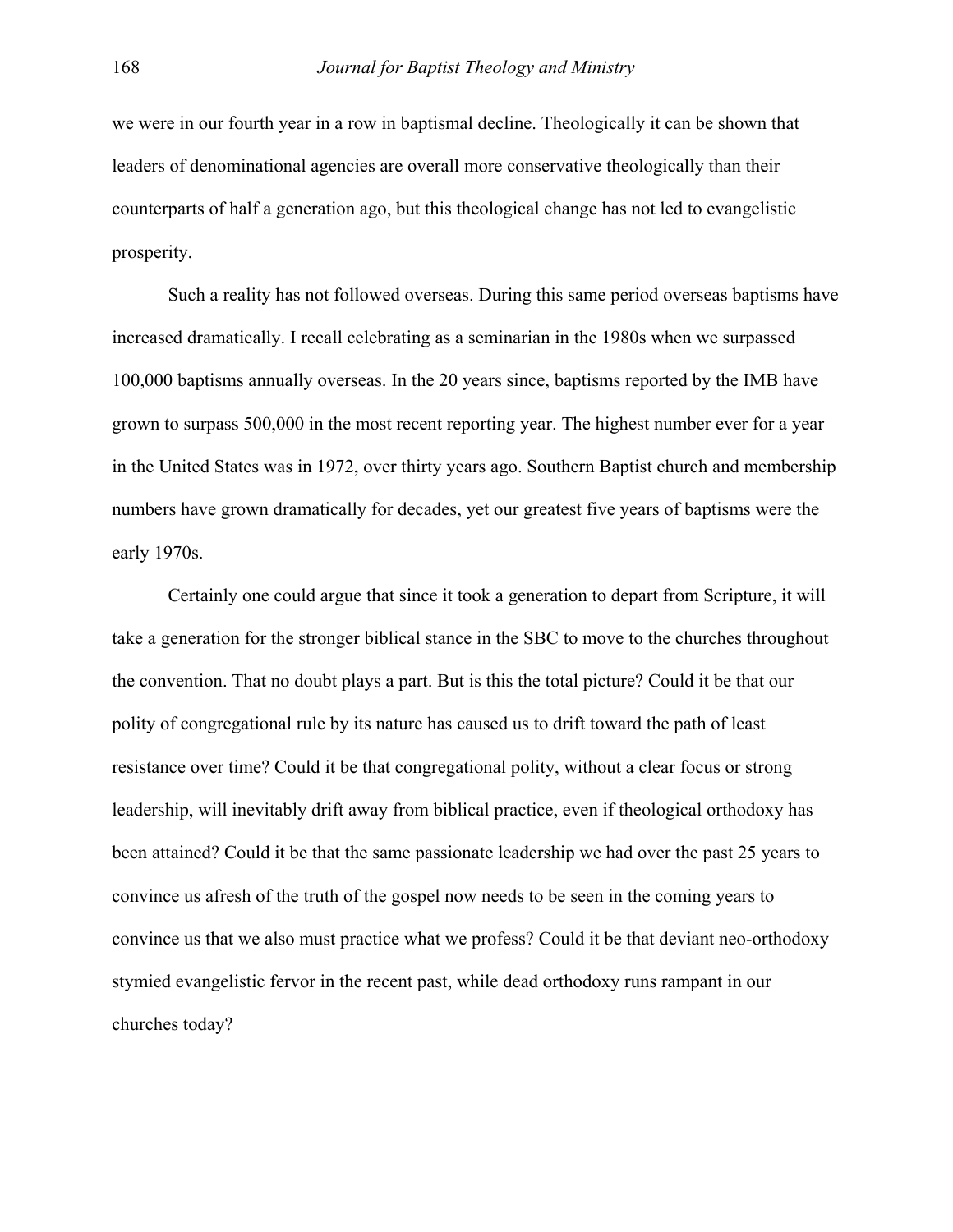Baptisms alone do not tell the whole story. As I tried to show in my book *Radically Unchurched: Who They Are and How to Reach Them*, evangelicals in general and Southern Baptists in particular simply are not penetrating the unchurched culture in America. By some estimates, over 40% of our nation can be considered not only unsaved but also unchurched, beyond the reach of our local congregations. In the SBC, one study showed that only one in nine adults reached in a year in the SBC came from the unchurched population. Has our lax version of polity kept us from moving outside our comfort zones and our sanctuaries to reach into the depths of sinful humanity for the sake of the gospel?

So I pose the next question: **Has our polity created a mindset in the SBC, especially among local church lay leadership and among its denominational leadership, that rewards conformity and ostracizes creativity? To say it another way, can polity left to itself drift toward maintaining the status quo, and away from heroism, risk taking, or sacrifice for the sake of the gospel?**

Anything which has the potential for good has the potential for harm. This is why the uncle in Harper Lee's *To Kill a Mockingbird* stated that the Bible is more deadly in one man's hand than a whiskey bottle is in another. Congregational polity may be biblical, but even so it can be abused. It would be easy to take my time to slam the new models of church growth, and certainly some need to be scrutinized. We have a number of prominent megachurch pastors who have traded a shepherd's staff for a CEO's gavel. This is a concern, and I will speak to that shortly. But I too am concerned about the many thousands of churches in the SBC annually who baptize no new believers, as well as the fact that a miniscule number effectively reach teenagers, and the even smaller number who reach the unchurched. While the CEO model is a high profile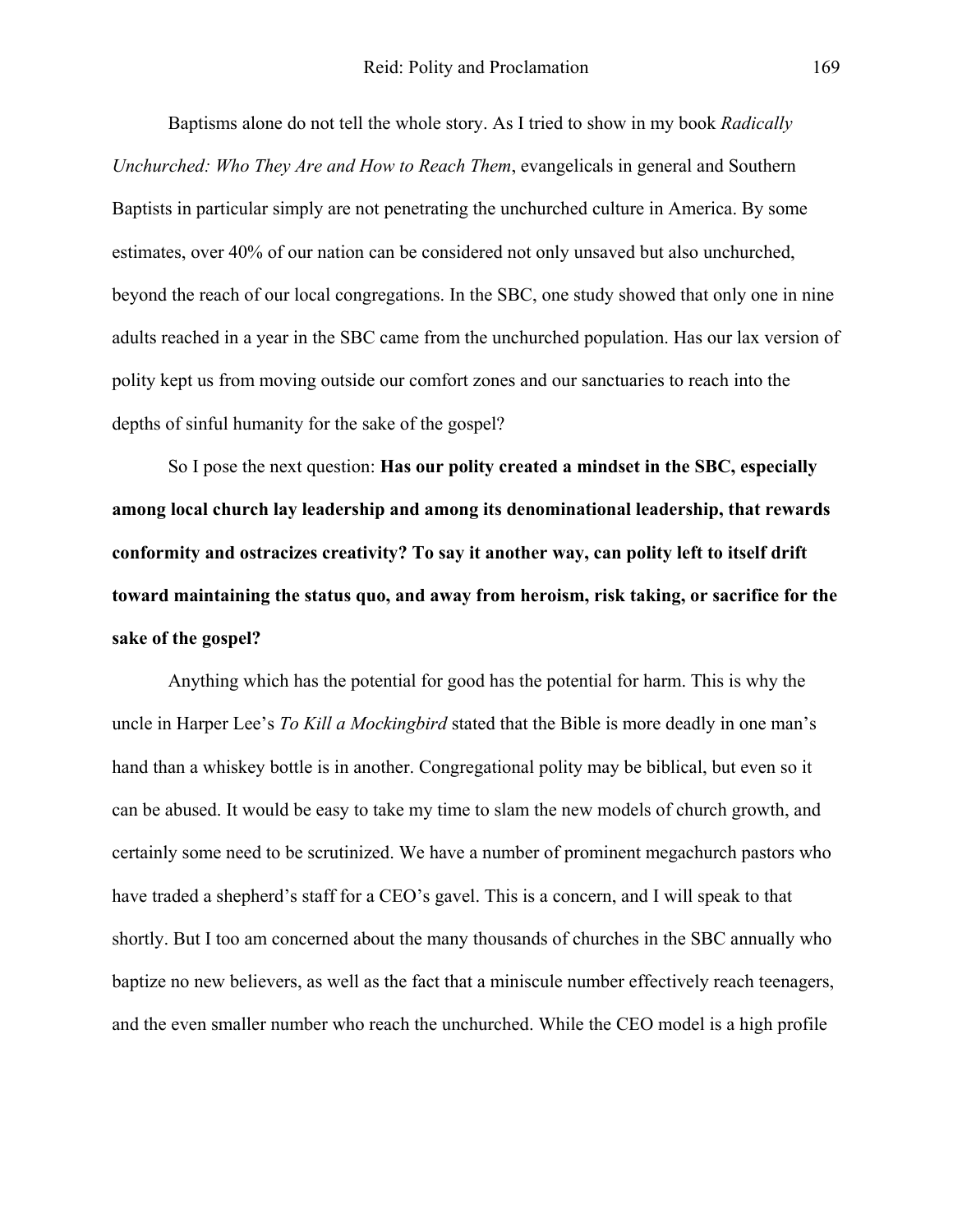matter of concern among some churches, the more insidious problem stems from the vast number of SBC churches who demonstrate a perennial ineffectiveness in evangelism.

In 2000, almost 7,000 churches in the SBC reported no baptisms. This means almost one in five churches baptized no one. About 10,500 churches, 28.3% baptized more than ten in a year. This means approximately one-fourth of the churches in our convention baptized as many as a person a month on average in a year. For all the concern over CEO-style leaders, and the concern is legitimate, the problem of ineffective evangelism is a far greater one than this. Ironically, the CEO-led churches are typically in the category of the largest churches, and these churches tend to be the most effective in evangelism. This does not justify the CEO approach, but does demonstrate that other factors relate to our anemic evangelism in the United States. Is there any relationship between the polity of multiple thousands of our churches who reach pitifully few lost people and their lack of evangelistic fervor?

Congregational polity can produce a status quo mindset. Polity can lead to a form of individualism where, as it was at the close of the book of Judges, everyone does what is right in his own eyes. In such a model, loud voices, not necessarily godly ones, tend to rule the day. Congregational polity can lead to a "good old boy system" where a few who know how to work a crowd or win their positions run the church. The good old boy crowd in a given local church, liking the way things are, often unknowingly do everything they can to hinder a church from growing. Their control stifles evangelism and wilts young pastors. After all, reaching new people and numerical growth could threaten their authority.

The theological drift requiring the conservative resurgence did not occur only because of liberal drift; it also came because of the failure of many who could have risen up and stood against it before it reached national proportions. Liberalism was aided by laziness. Laziness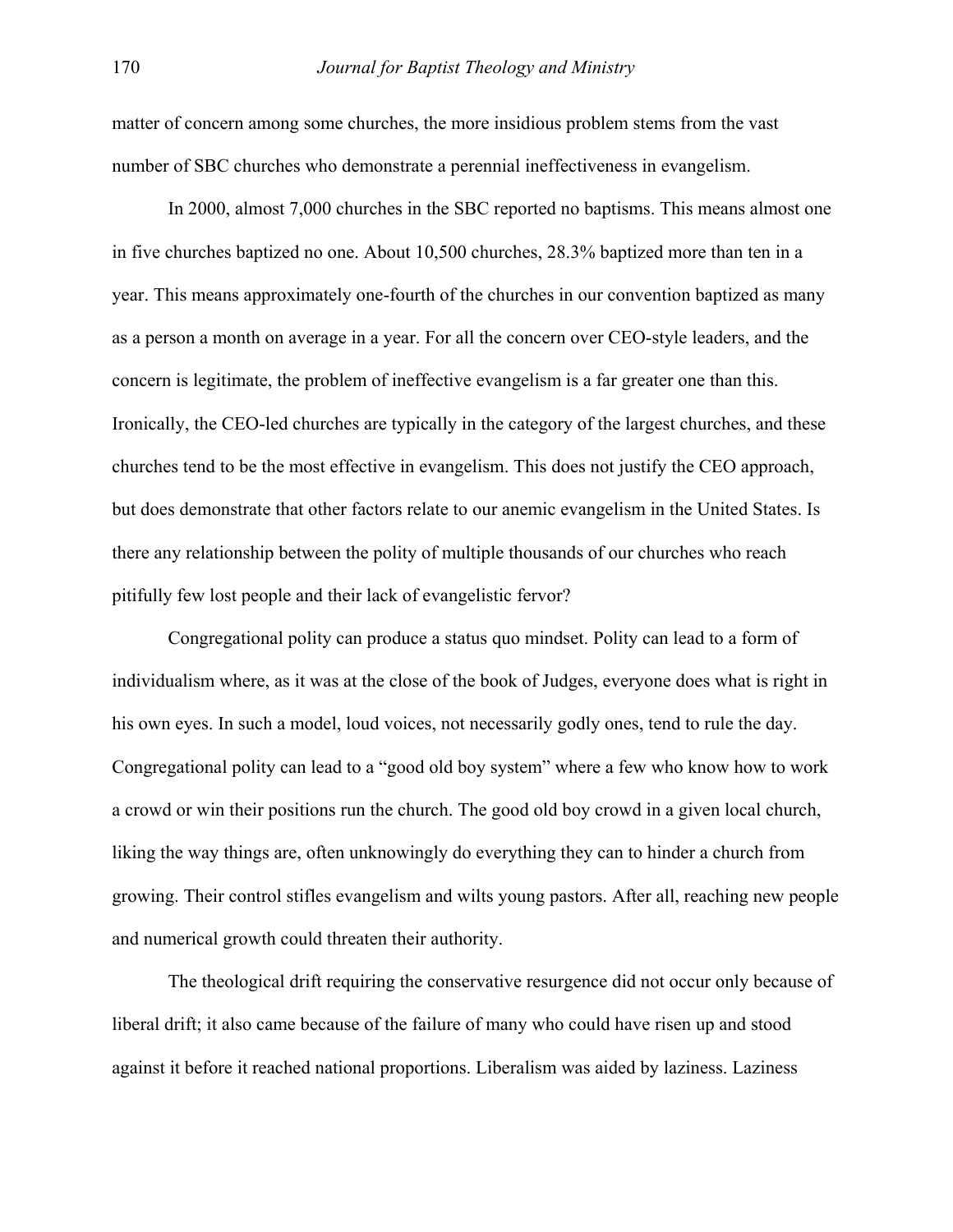breeds a reluctance to challenge the status quo, a reticence to rock the boat. But if the boat is sinking, rocking it is preferred over drowning.

Some pastors have moved to elder led approaches to ward off the good old boy syndrome that exalts the church as a hotel for saints rather than a hospital for sinners. Weary of battling deacons in monthly meetings, exhausted from business meetings that discuss anything except eternal things, the elder model becomes quite attractive as an alternative. I am not advocating this, but I have seen new churches adopt this model for such a practical reason.

Remember the Alamo? It began as a mission, became a battlefield, and it is now a museum! Howard Hendricks said some of our churches should charge admission, since they look like life in the old South in the 1950s. Congregations which drift along, led by a good old boy system of the vocal few, perpetuate a form of church life which most pleases them, emphasizes personal preferences over biblical truth, sternly resists change, and decreasingly concerns itself with pleasing God.

A polity which fosters an environment friendly to conformity and hostile to creativity can have a sinister effect. The issue of the authority of Scripture, of both its inerrancy *and* its sufficiency must be upheld. The Word of God must never be compromised. We do well to be wary of those who in the name of reaching people do much harm by drifting from God's truth, regardless of how "successful" they may be. But the picture is not so simple. Those of us who criticize some who in the name of reaching the culture have abandoned Scripture may be just as open to criticism for abandoning the practice of the Great Commission while we claim to uphold orthodoxy. If we claim to be people of the Book, we would do well to heed its teaching. Jesus was criticized by the religious crowd, who called Him a "friend of sinners." Can that charge be made of our churches? When virtually all of church life today has to do with a building at a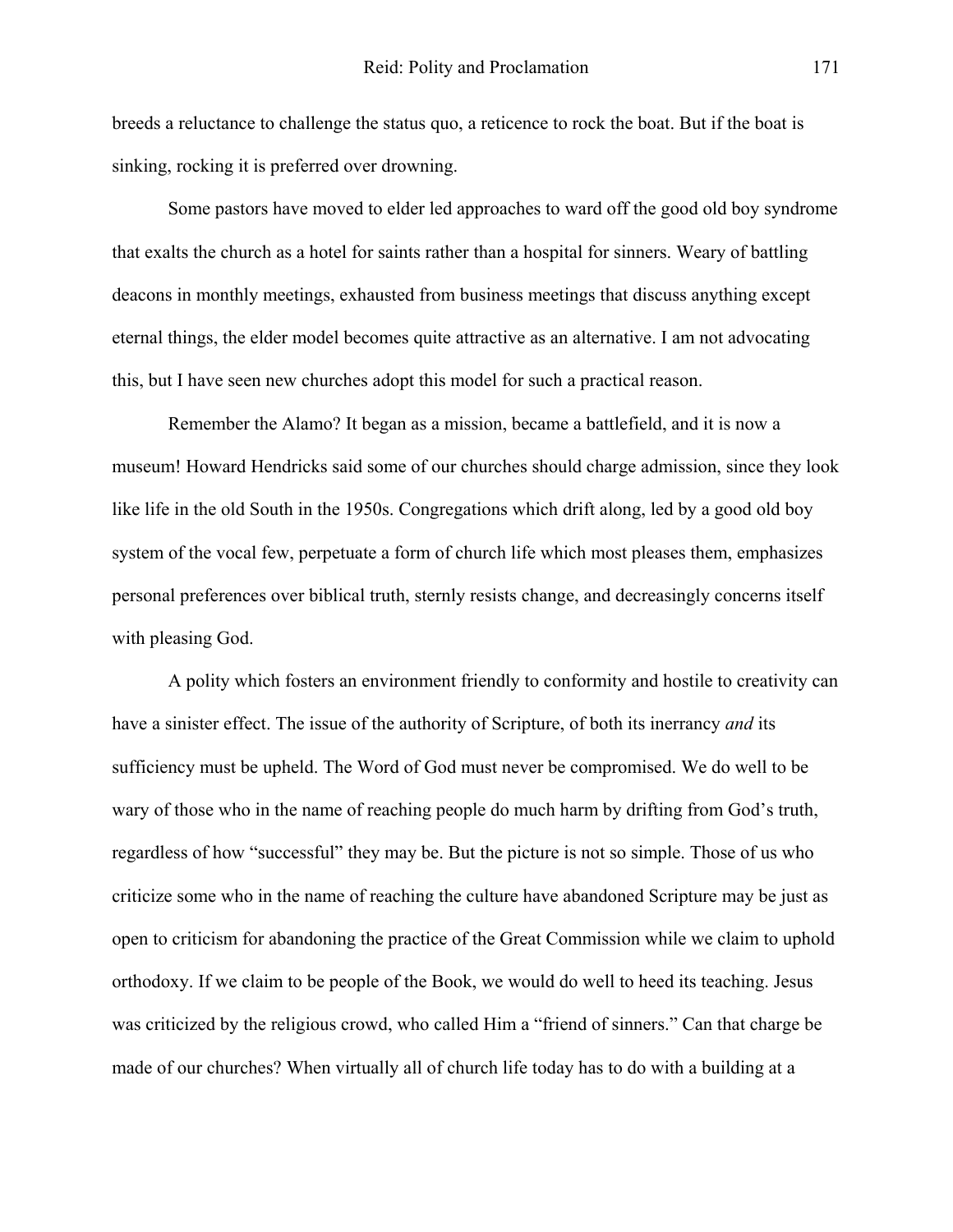specific location, when in Acts the emphasis was on being in the culture daily, is it time to compare our practice with our theory?

**The next question stems from the previous one: Could it be that our polity, with its** 

**tendency toward conformity, has failed to make a distinction between our core beliefs,** 

**which must not change, and the living out of our faith in a godless world, which will look** 

## **differently in varying cultures?**

The message of the cross is unchanging; the manner in which it is presented in a given culture may, and yes, must be varied. But if we use our polity to reach a consensus that focuses on maintaining the status quo, we face grave danger. In a presentation to state denominational leaders in evangelism and church planting, Timothy George spoke about presenting the gospel in a postmodern culture. George observed in part:

*1. We must be kerygmatic, not apologetic, in witness.* In other words, the message of the cross must be our focus over intellectual arguments.

*2. Remember the gospel is culture-permeable*. The gospel can be related to various cultures; yet we must avoid wedding the gospel to a given culture. Here is where we must be careful about allowing our polity to foster a status quo mentality. Some evangelistically successful SBC churches look much like the culture of thirty years ago. A strong passion for evangelism can overcome this for a time, but the long-term impact could be less encouraging.

*3. The context shapes our proclamation strategy, but not our proclamation content.* Read the sermons of Peter in Acts 2 and Paul in Acts 17. Both proclaim the gospel, but in differing ways to very different audiences.

*4. We must keep passing on the faith intact.* In a changing culture clear confessions of faith must be affirmed and maintained, in particular a high view of Scripture.

If indeed our polity creates a Christian subculture focused on conformity not only in

doctrine but also in practice, we forget Paul used a totally different approach at Mars Hill than at

other places. Was he wrong to be creative and insightful to begin from a godless idol to an

unknown god to speak of our Lord? No. Was Jesus wrong to speak directly and forcefully to the

rich young ruler, while showing great compassion to the immoral and syncretistic woman at the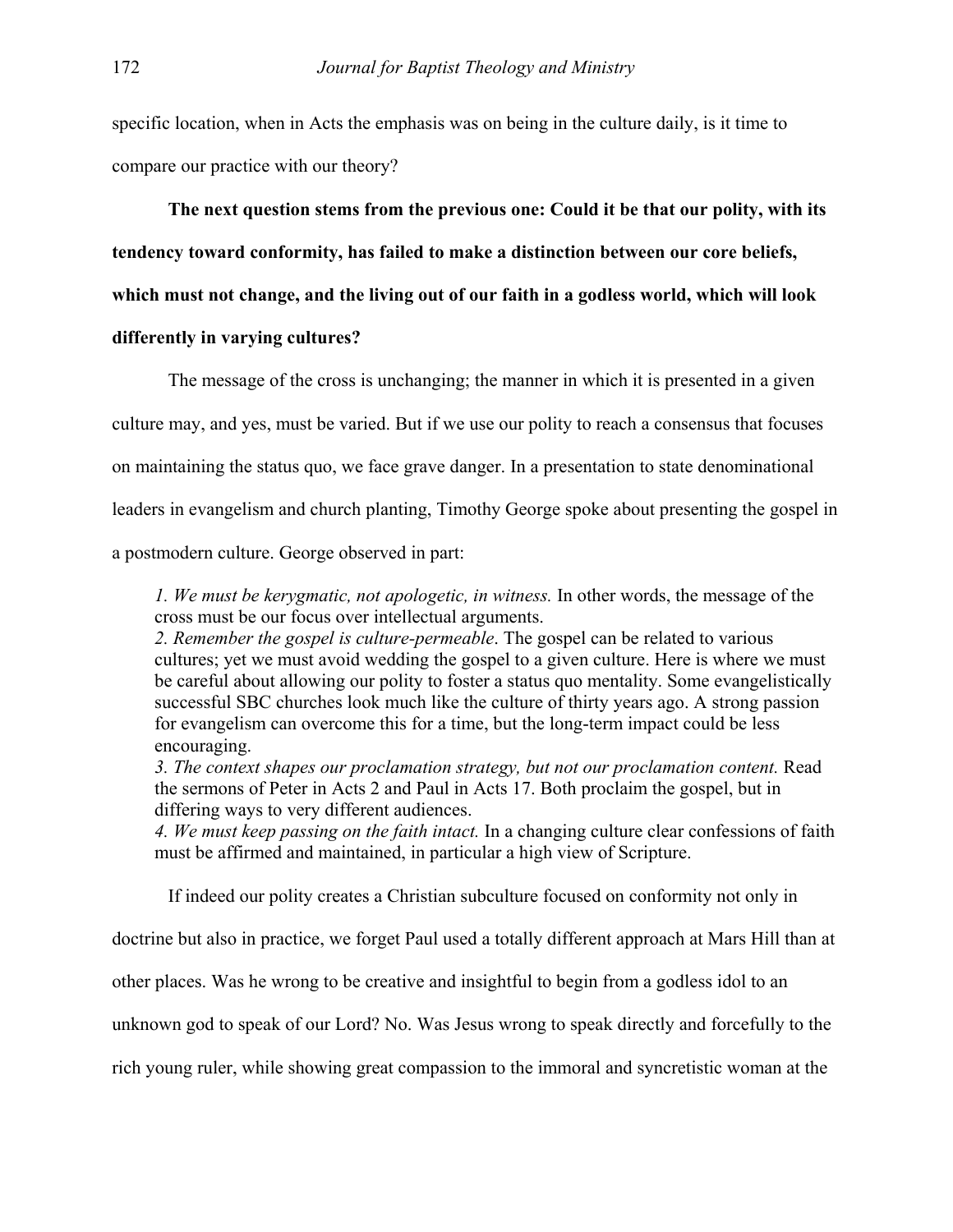well? Was Elijah wrong to engage the idolatrous priests, allowing them to make sacrifice? No, these and others in Scripture understood truth never changed, but the application of that truth could and must change.

It is interesting to me to observe that on the international mission field we consider it unacceptable to plant churches that look exactly like a local church in the United States. Contextualization is essential, we correctly proclaim. Yet, in the U.S., when a pastor contextualizes to a given culture, he is often derided by the establishment as a rogue, or he is ignored. This is especially true outside the traditional "Bible Belt" (which no longer exists). Two things are certain: first, if the fifties come back, most of our churches will be ready! Second, we must begin to recognize churches and honor them when they contextualize effectively in the American context. Should the red carpet of the 1950s and 60s, the robed choirs, and the pipe organs stand ossified and unchanged for years to come? Christianity has become increasingly foreign to American culture.

How many SBC churches function like they have for decades, without giving any thought that culture has changed around them, while their polity perpetuates a status quo by endorsing the continuation of past practices each year? And it is at this point we are no better off in the national convention than in local churches. We may have moved to make needed changes in doctrine using our polity at the national level, but we have failed to follow suit in our practice. David Dockery well said that Southern Baptists made two mistakes in the 1950s. First, we bought into higher criticism theologically, which permeated our seminaries. Second, we adopted a programmatic approach to ministry in our practice. I think he is right. I believe we must likewise use our polity to correct the other dire issue: programmatic ministry that has created a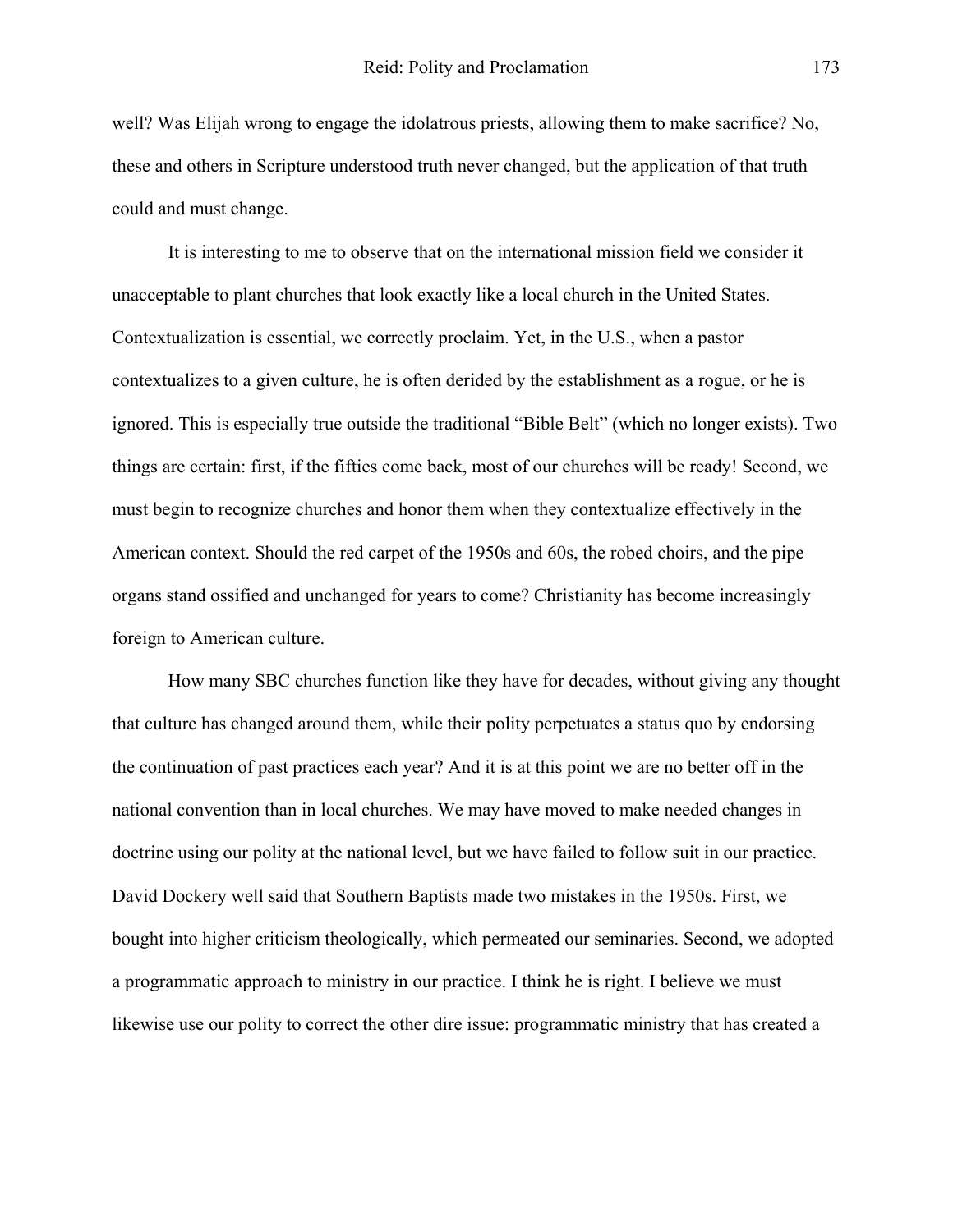bureaucracy great at spoon feeding but pathetic at leading, and even worse at reading and responding to the culture.

If our polity demands a consensus on how we do ministry at the same level we demand doctrinal conformity, we have made a fatal error. I am certain that the church in the Acts was clear about their doctrine, but some of us may be amazed to know that they "turned the world upside down" without a single program! Yet we consistently attempt to enlist churches to our strategies as the magic bullet to cure our malaise.

Ironically, both of the issues raised by Dockery have a common theme: both focus on the work of man, not the power of God. Higher criticism put the onus on the interpreter, not the authoritative Word. Programmatic ministry emphasized the skilled writer, not the simple gospel alongside the ministry of the Word and prayer. Have we forgotten that, although we have the honor of making decisions in local churches, it is still God's church?

Does every church have to look the same? Such a view inevitably leads people in the average church to elevate behavior over belief. Very rarely are church business meetings, a staple in our churches, centered on truth. They tend to focus on banal and pedantic details. The good approach we use, i.e., congregational polity, can lead to bad fruit if not focused on the great commission. For example, one of my students stood and observed his church debate for twenty minutes in a business session whether or not to trim the hedges. Examples such as this are legion. Yet how much time in such meetings is spent determining how to reach the community? Business meetings, supposedly at the heart of our congregational polity at work, rarely focus on core beliefs, and when they focus on behavior it is not normally behavior central to fulfilling the Great Commission that matters.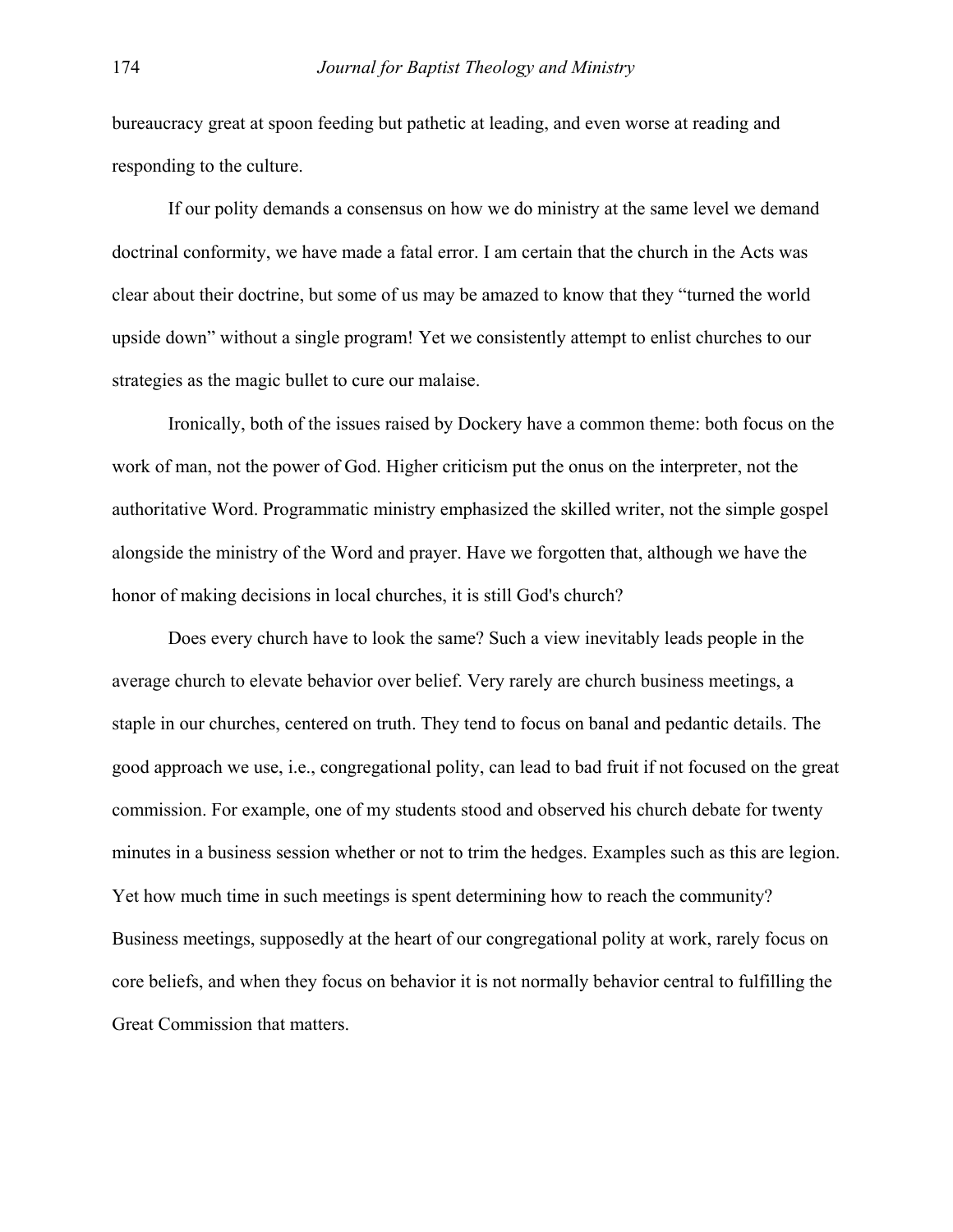One of our PhD students at Southeastern Seminary served a church in Virginia. After a moving time at a youth camp when God touched the lives of many, John asked his congregation the following Sunday morning if anyone had a testimony to share of the work of God in their lives. Such a practice did not fit the liturgy of his traditional church, but John wondered whether he alone had enjoyed seeing the Spirit move in recent days. Several testified, including a passionate teenaged girl who shared of her recent salvation. Did the members rejoice? No. The only response he received was criticism that the choir did not get to sing their special! In other words, if God moves, He had jolly well better not interrupt the schedule. One elderly man, reputed to be a pillar of the church there, decried the day as evil. So, using congregational polity, John was eventually forced out of his church, in part because he would have the audacity to ignore the liturgy. Has our polity created an environment where the Spirit of God Himself cannot move because the majority of the members are so filled with carnality they would not recognize Him? Here is a church committed to congregational rule, where the people, the believer-priests, have an opportunity to express their stories of God's work, and the very leaders of that congregation complain, not because of doctrinal error, but because it did not fall within their understanding of practice. Giving reports in a business meeting about who bought flowers for the sanctuary do matter, but testimonies of salvation are not accepted. The sad thing is this is too often the rule in so many of our churches.

Throughout the history of the church a strong witness has endured from the formative centuries of the Church Fathers, the apologists, the polemicists, and the councils, through the dark ages into the light of the reformation, beyond the morass of liberalism into revival fires, till our day. Doctrinal purity has endured, fending off sinister heresies and hypocritical churchmen. Truth has not changed, nor has its spread been stopped. But across those same centuries, church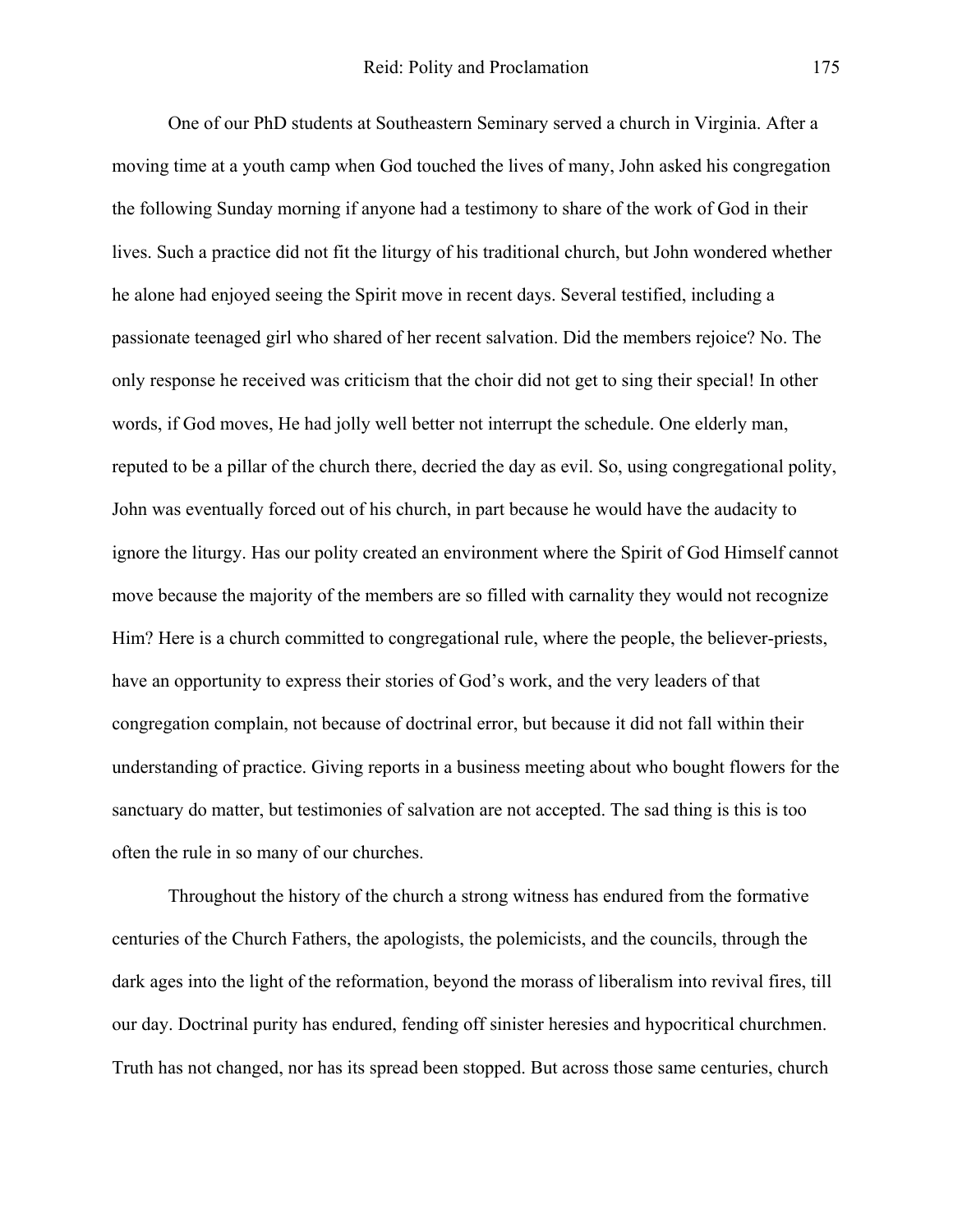life has changed dramatically. From the *collegia pietatus* of Spener, and the believer's church of the Anabaptists, well unto the Wesleyan societies, the camp meetings and the protracted meetings of the Second Great Awakening, to the megachurches of our generation, the application of God's truth in church life has been extremely varied. Will we recognize that it is possible to be united doctrinally and be extremely varied practically? Does a pastor or church have to hold both to the *Baptist Faith and Message* 2000 *and* the church organization of, for example, Nashville, or Atlanta, or dare I say, a seminary professor?

The questions above seek to raise issues related to polity and evangelistic church growth. Now I will seek to offer some tentative solutions.

**Congregational polity must be maintained with two critical features. First, a clear consensus must exist as to our purpose. We may be 100% inerrantists, but if we do not agree as a body, whether a local church, association, or state or national convention, on our essential purpose, we will be marked by division rather than unity, and the gospel will suffer.** As I noted earlier, one of the marks of the success of the conservative resurgence was a core conviction about the inerrancy of Scripture shared by many. Pushing back the swelling tsunami of liberalism galvanized multitudes of Southern Baptists. How much more should the lostness of humanity and the good news of the gospel galvanize us to make whatever changes are necessary in our churches and our convention?

Let me restate the problem. I believe over the past generation our practice in our churches, associations, our states and our national convention, perpetuated a mindset that Christianity is synonymous with its institutions. I would argue that **Christianity at its heart is a movement to be advanced, not a monument to be preserved.** Recently I have posed this question in local churches and at regional meetings: do you see Christianity as a movement or an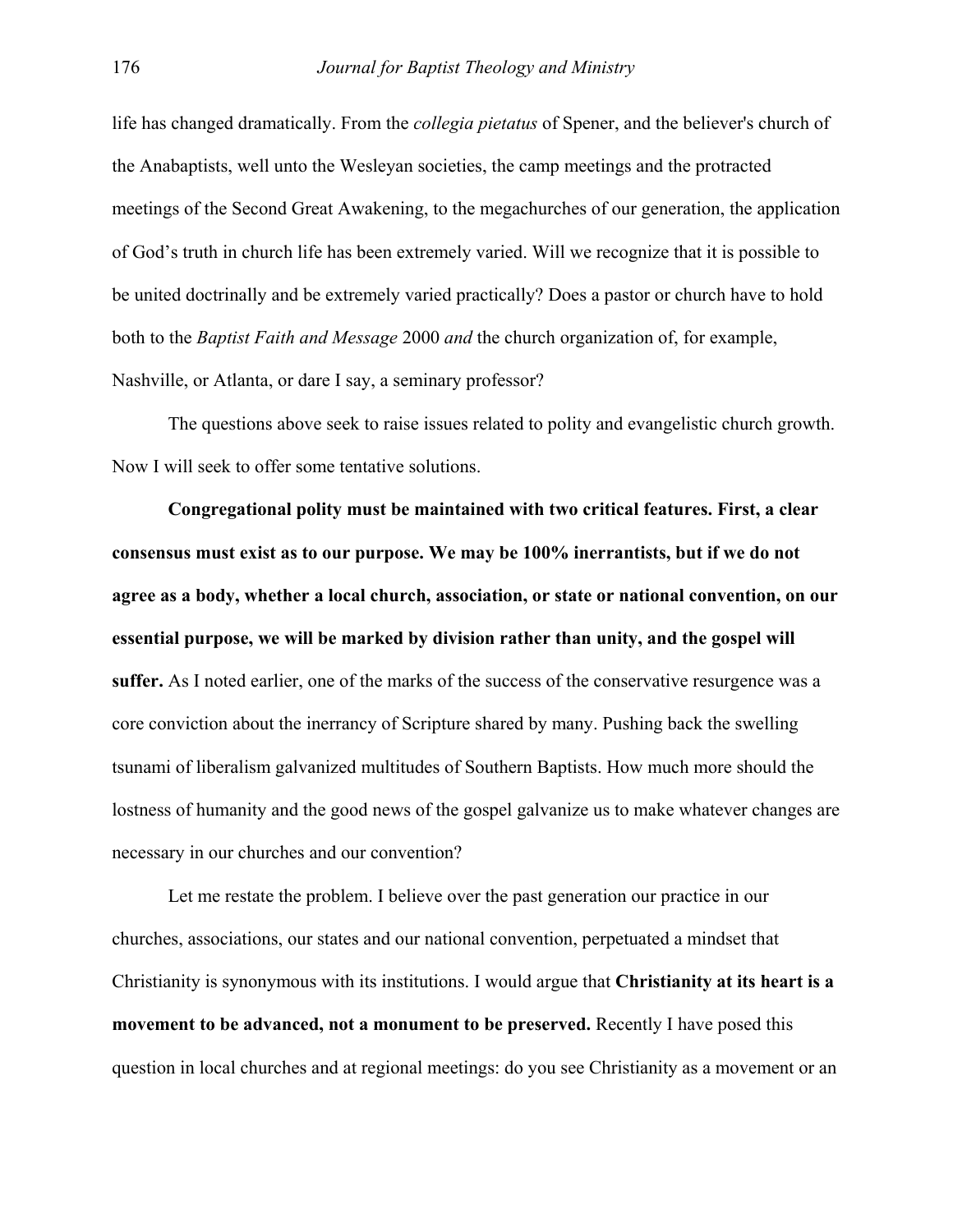institution? The answer overwhelmingly is we are an institution. We have institutions, but we are a movement! That is why we refer to the great awakenings as movements of God, as advances on the mission field church planting movements, and historically important events as movements. Ask your average Baptist what they do on Sunday and they will say, "I go to church." They have forgotten they *are* the church. We have developed a mindset that church is where you go, leading to the unintended consequences of giving believers a pass for the rest of the week. If every church building in American burned to the ground, the church would still be here! No, Christianity at its core is not an institution to attend weekly, but a lifestyle to live daily. Listen to the words of John Stott:

'Hostile to the church, friendly to Jesus Christ.' These words describe large numbers of people, especially young people, today. They are opposed to anything which savors of institutionalism. They detest the establishment and its entrenched privileges. And they reject the church—not without some justification—because they regard it as impossibly corrupted by such evils. Yet what they have rejected is the contemporary church, not Jesus Christ himself. It is precisely because they see a contradiction between the founder of Christianity and the current state of the church he founded that they are so critical and aloof. The person and teaching of Jesus have not lost their appeal, however. For one thing, he was himself an anti-establishment figure, and some of his words had revolutionary overtones. His ideals appear to have been incorruptible. He breathed love and peace wherever he went. And, for another thing, he invariably practiced what he preached.

 If we have become a denomination whose focus, in theory perhaps if not in fact, the preservation of what we currently do, our polity may be a force in consolidating such preservation. If on the other hand, we see Christianity as a movement, certainly undergirded by institutions, but not ruled by them, our polity can be examined as to whether it hinders the advance of the movement.

I am convinced Christianity is a movement, symbolized in the physical movement of God's people from Abram's westward movement from Ur, to the wilderness wanderings, the military conquests, and especially in the New Testament expansion of the faith as especially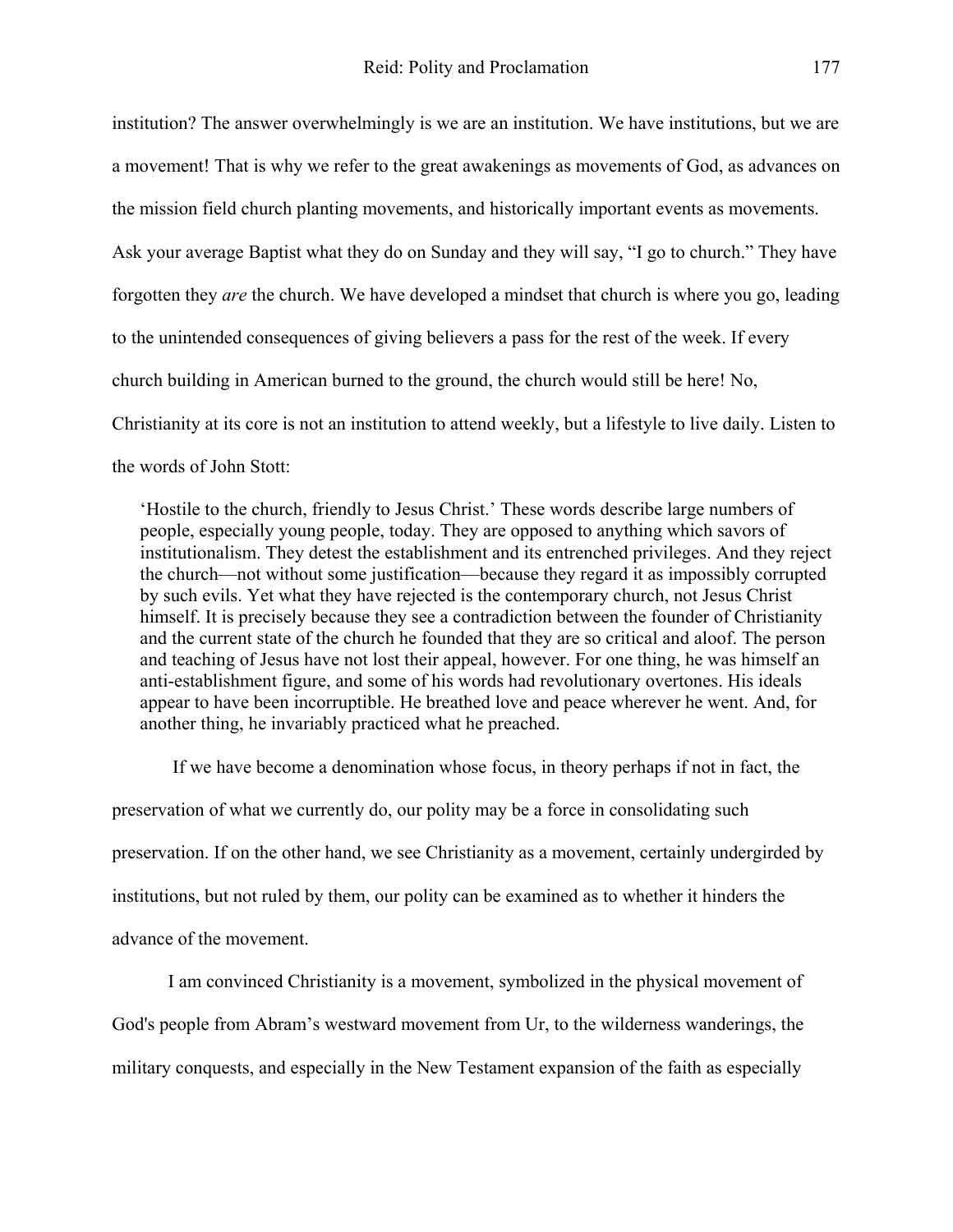recorded in the Acts. Our faith is like a river, moving ever forward, with its great institutions the church, the home, even the state, ordained as it is by God-serving as the banks to keep the river on course. And, the gravity that pulls the river to its ultimate conclusion is the unchanging Word of God.

In a congregational polity such as ours, if we at our essence approach Christianity as a monument to be preserved, we simply will not pay the price to penetrate the unchurched culture for Christ. Read the book of Acts and notice how much of the narrative concerned the early believers on days other than Sunday! If we wrote the Acts from our perspective today, I fear 90% would be a replay of our Sunday morning services. But we are a movement, not a monument.

Conformity is the cry of the institution crowd. Reach people, but only our way. The problem is, even those most committed to Scripture can confuse their preferences with the whole counsel of God's Word. Creativity is the cry of the movement. So is sacrifice and risk-taking. We will not reach lost people in our great cities or on the college campuses of America without risk. How can we move forward? Does our polity hinder creativity?

If members of a typical SBC church understood as a body that they are a movement, advancing biblical truth in their community, proclaiming the gospel, discipling people to help them in this movement, it just might affect the way we conduct our business. If we understood that God has left us on this earth to change the world, to reach people with the good news, we might make significant contextual changes. We might, wisely I think, cut out most of our business meetings, and spend more time in ministry than on committees. If we as a denomination understood this, we might spend less time and resources promoting the next big event, and more time reporting what God is doing and responding to the needs in the real world.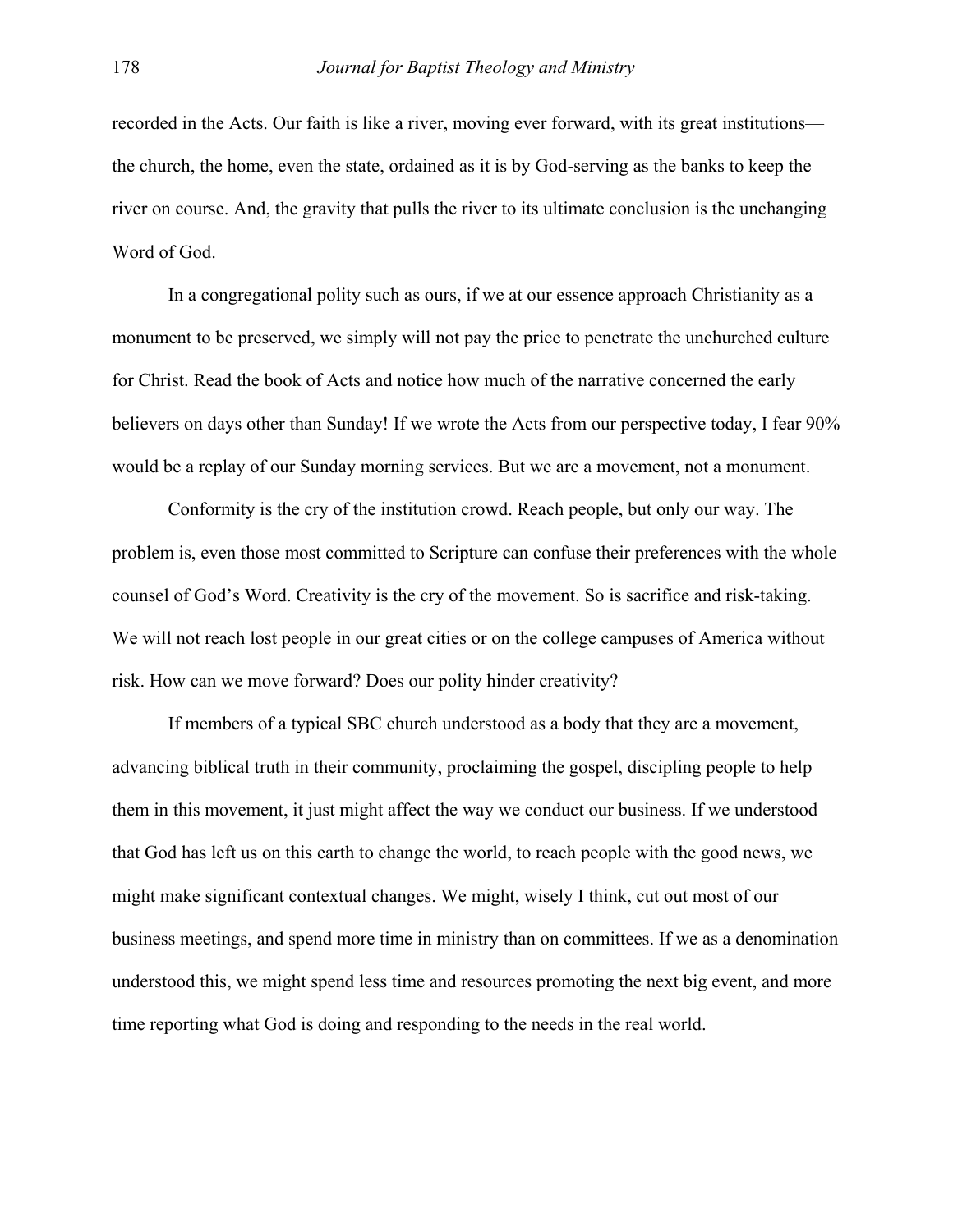In early 2004, thousands of churches, including many hundreds in the SBC participated in 40 days of purpose, by Rick Warren. At least one entire state convention, as well as many prominent churches and leaders (from First Baptist, Norfolk, Virginia, to James Merritt, recent SBC president) joined this movement. How much money do we spend annually on denominational programs and emphases, while we are told we do not have enough funds to send the missionaries desiring to go overseas? Could we spend less time and money convincing people to use our many programs, and focus more on being a part of God's work in the world, with or without the aid of programs? Can we learn from a Catholic actor named Mel Gibson that places not connected to our institutions, like a movie theatre, can be a great tool in the hand of a living, moving God?

Perhaps our polity, or our practice of it, has helped us to see superficial growth while planting seeds of long term barrenness. For example, in the 1950s, a decade of great cooperation, a time of success for congregational polity, we launched the Southern Baptist Program of Evangelism. It was so meticulous, telling every detail to be done. Good churches participated, and many did. Did it sew the seeds of a denomination so dependent on programs, and conformity?

Now many have taken evangelism and turned it into a program. Ask a good Baptist in a strong, loyal SBC church if they witness, and they are likely to say, "Oh, yes, I have taken FAITH evangelism." They may not even think in terms of winning their co-worker or neighbor to Christ, but if they are one of the few very committed, they do make it to Tuesday night visitation. I am not saying we should abolish our evangelism programs—I helped write some of them! I am saying the programmatic attitude permeating our churches must be challenged.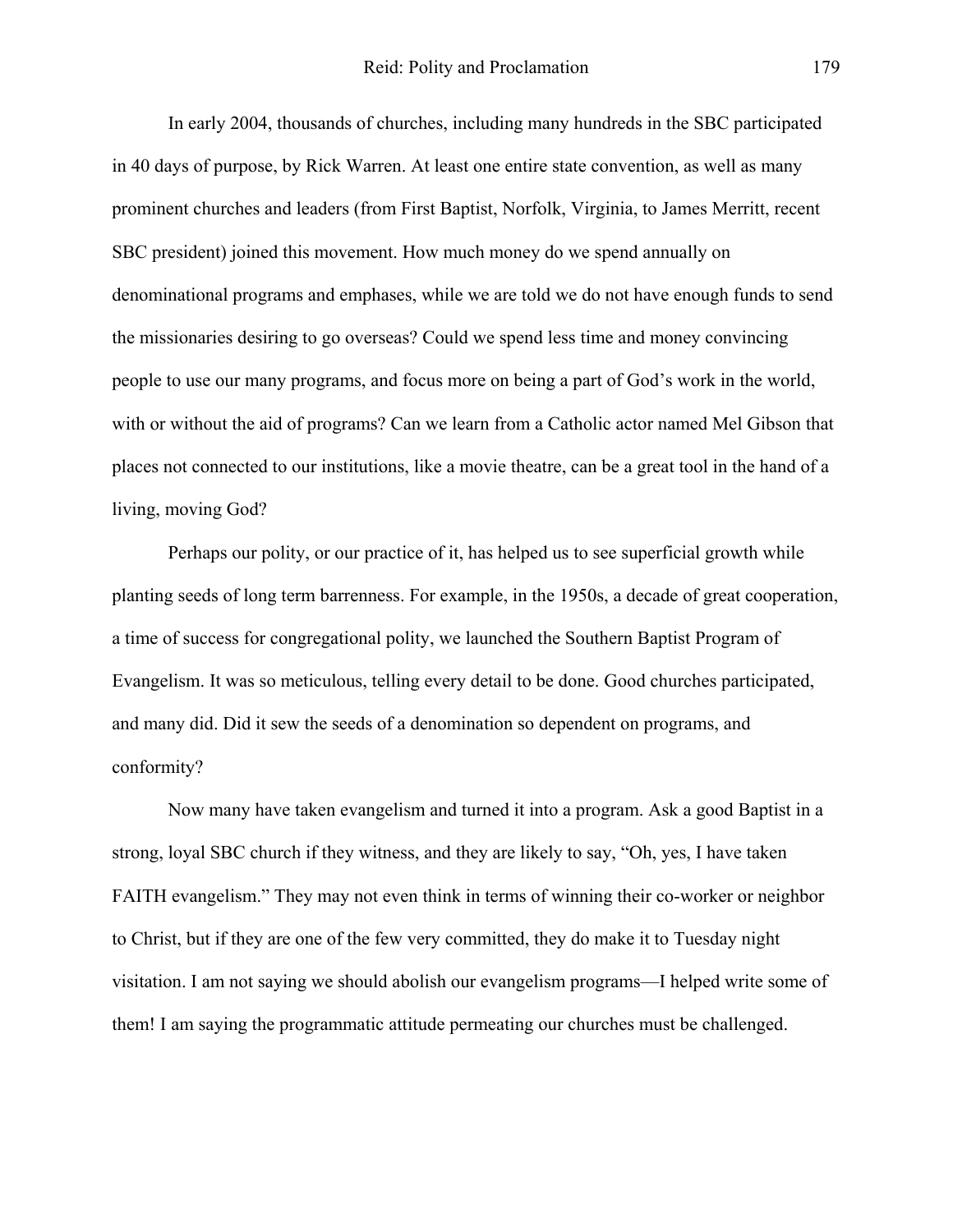Baptism totals increased gradually the first half of the twentieth century, followed by a sharp increase in the fifties. From then until now, however, they have remained essentially flat. We have changed our theology, but perhaps we now need to change our methodology from local churches to the agency level. And, that methodology should flow from a clear, biblical, theologically founded purpose. I agree with Stan Norman of New Orleans Seminary, who has well said, "I am of the strong conviction that when you do Baptist churches rightly, you will be in the process of building and watching a healthy church thrive and grow." His emphasis on *doing* church needs to be heeded. Believers living out a common purpose could turn churches and other entities from a collection of individuals defending their perspectives to an army of ambassadors ready to share Christ.

There is another feature in addition to a common purpose that must exist for congregational polity to be successful in reaching the lost. **A common, clear, biblical purpose would be well served by congregational polity. Related to that, congregational polity must be marked by clear, unambiguous, biblical, servant leadership.** Regardless of your use of elder or pastor as your primary term for church leaders, one thing is clear: God's leaders are to be shepherd-leaders of their flocks. Congregations must be led. Cowen notes the relationship in our polity between the congregation and the pastor:

Under this type of government, the pastor-elder is the leader of the church, but ultimate authority to determine the direction of the church is given by Christ to the congregation as a whole. . . . Equality is demonstrated by the giving of the Holy Spirit and spiritual gifts to all believers and by the priesthood of all believers.

The pastor-elder's authority comes not because of his superiority in any way, but because he is called by God and given the responsibility by the Lord to take care of God's flock. He has the authority of one commissioned by God to deliver His message. He leads by the virtue of his call, his message, and his righteous example. He is a shepherd of a flock of sheep, but they are not ordinary sheep. They are believer sheep.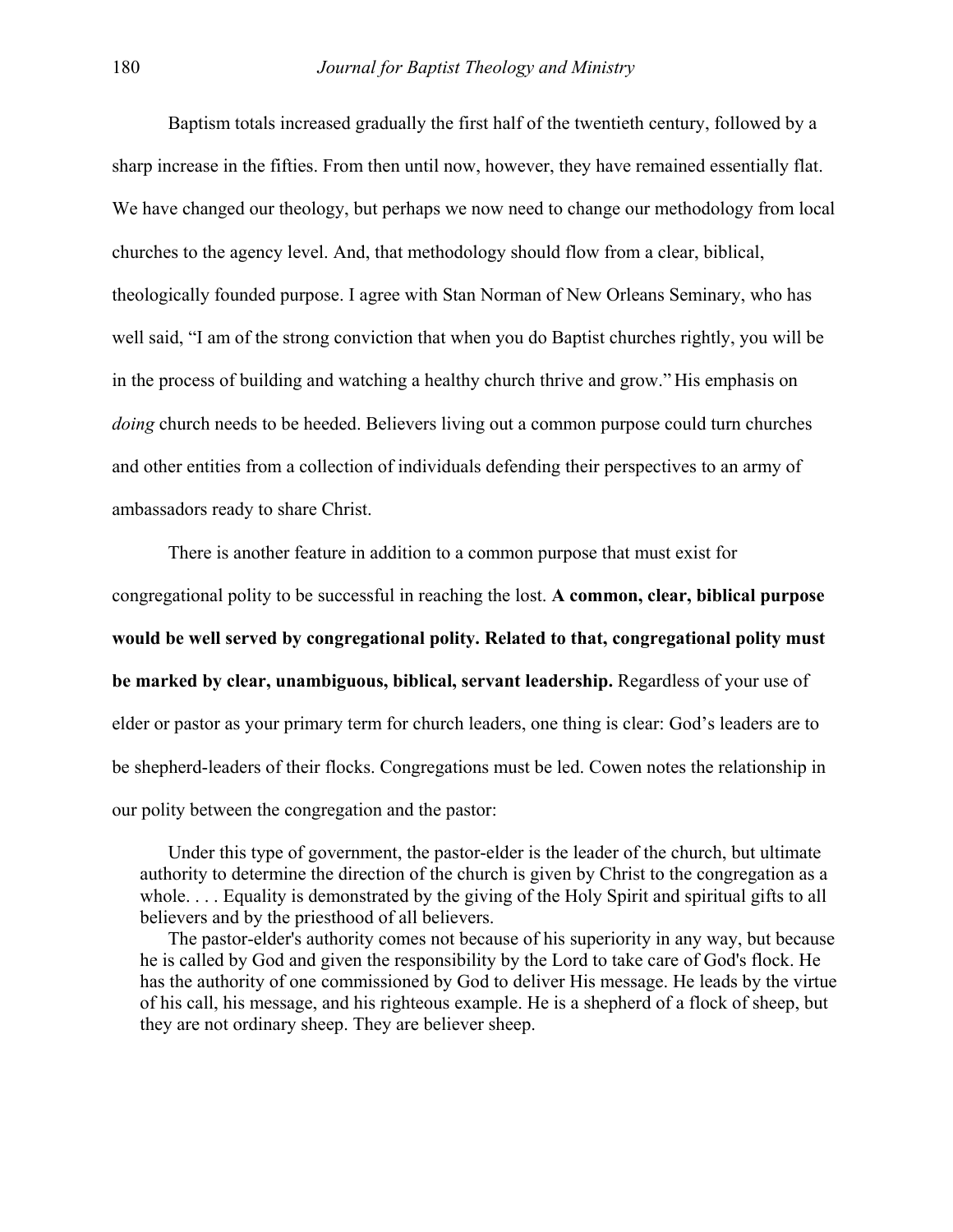Strong leadership in a democratic body is essential. We see a similar reality in our nation. American democracy must have two marks: a common standard, in our case the Constitution, and strong leadership. In our day the Constitution is often under assault by maverick judges who would rewrite our founding document rather than judge under its authority. Thus we find ourselves in a nation terribly divided, culture wars all around.

Church members who meander through time like a rudderless ship from weak leadership encourage division and aimlessness, the very worst of congregational rule. As a result an increasing number of young, gifted pastors opt for beginning a new congregation free of the layers of congregational bureaucracy stemming from a lack of vision and a concomitant lack of strong leadership. Let me use two men as examples. These two men serve as pastors of large congregations who annually reach many for Christ. Both of these men are sons of men who are Southern Baptist pastors and who served as SBC president during the conservative resurgence. I am referring to Andy Stanley, whose North Pointe Church in the Atlanta area is not a Southern Baptist congregation, but whose roots are deeply that, and Ed Young, whose Fellowship Church in Grapevine is Southern Baptist. Both men are bright, highly motivated, and passionate about reaching people. Their recent book, *Can We Do That?,* gives a view of the leadership of both men. The book includes some questionable approaches to polity. There are points at which I would significantly disagree with one or both of these men. While both have some form of congregational polity, both churches feature an intentional, CEO-style of leadership that may work well for the founding pastor in these two new works, but could wreak havoc for the longterm ministry.

My point is not to defend the views of these men. I do want to ask why it is that increasing numbers of gifted leaders like these are opting for new churches only loosely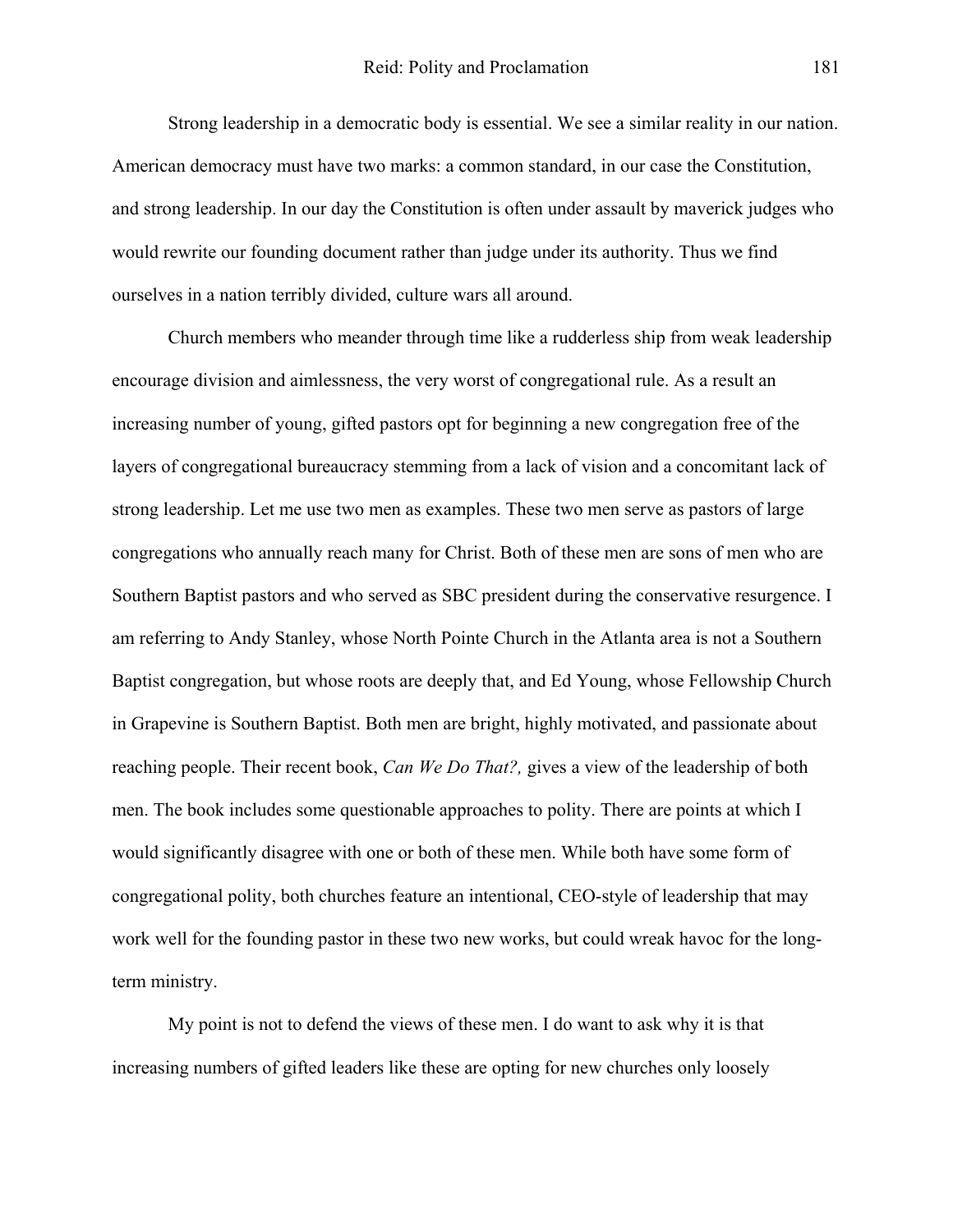committed to the SBC, if connected at all. In the case of each of these men, a new church plant started by them was preferred to moving into an established church. Increasing numbers of bright young pastor-leaders tend to opt for a new church start. Many times the motivation for this is to avoid the baggage accumulated by congregations that has little to do with New Testament Christianity. Are we pushing away a generation of young leaders without considering anything they have to say? In the last recording year, Fellowship was surpassed in reaching young people in the entire SBC by only one church, that of his father, Ed Young at Second Baptist, Houston. We complain that these men and others like them are out of bounds, but do we take the time to recognize when they do things well? Ed's church consistently ranks in the top five in total baptisms in the SBC. Baptism, a doctrinal distinctive of Baptists, plays a major part in the life of Fellowship. He states that the Bible is to be central in all they do, and passionately defends evangelism as at the core of who they are. But this is rarely recognized because he also does unusual things, like riding a camel in a service. Do we censure them because of their creatvity, or because their ilk will never promote our programs or pursue our ideas? Bottom line: does our desire to promote our denominational machinery spit out the best and brightest of our future leaders?

Churches like Fellowship and North Pointe, along with Saddleback and pastor Rick Warren, another new church plant, have hundreds if not thousands of lost people coming weekly. Why? Because their members invite them. These churches are not perfect, but the truth is that their members happily encourage their neighbors and coworkers to come. I am a member of a Southern Baptist congregation that is also a church plant younger than fifteen years. Already we are pushing the 2000 barrier in worship attendance, and we have a strong commitment to reaching unchurched people, and to being innovative without compromising Scripture. I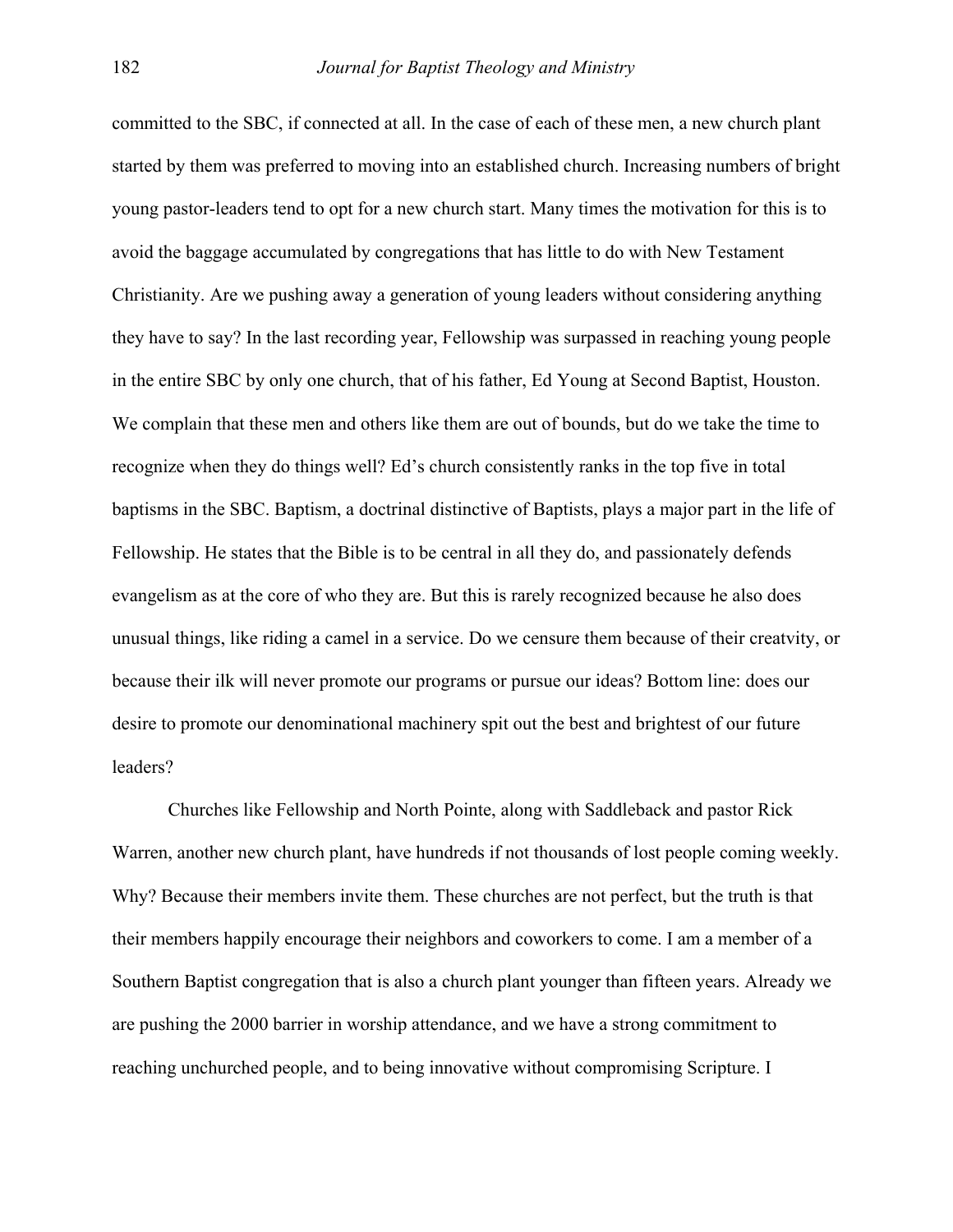consistently see laypeople who are thrilled to invite their peers to come with them on Sundays. In fact, even this crusty evangelism professor has watched his next door neighbor move from being unchurched to becoming a part of our fellowship!

Congregational polity without leadership leads to endless committees who virtually always fail from over-analysis and a lack of insight. Further, the power of God found to be so necessary for New Testament ministry moves to the background as committees reach their consensus. Ponder the words of Ed Young of Fellowship Church, as he considers the place of committees: "Committees are, for the most part, sedentary bodies. The people on them are not usually active in the day-to-day operations of the church, so it is next to impossible to instill in them the same drive and vision that the staff has. Instead, their attitude becomes 'Prove it to me and let me take my time thinking about it.' This is a philosophy destined to wreck the visionary thinking of any church leader." So, he argues, churches change with the speed of a luxury liner, and become mired in bureaucracy.

He is right about that, but the answer in my mind is not necessarily to abolish committees, but to enable members to be a part of the ministries for which they must make decisions. Bureaucracy is a demonstration of a lack of discipline and purpose. Young forms members into ministry teams, which is wonderful, but he gives excessive authority to the staff. Stanley follows suit, stating his church uses elders who monitor his leadership, functioning much like a board of directors in a corporation.

I would take great issue with Ed's opinion on deacons: "We have no elders or deacons." But I agree wholeheartedly with his view that church membership matters greatly: "I believe the Bible teaches that growing, maturing Christ-followers will be connected and committed to a local congregation," he writes, adding, "at Fellowship, membership is a high priority." In fact,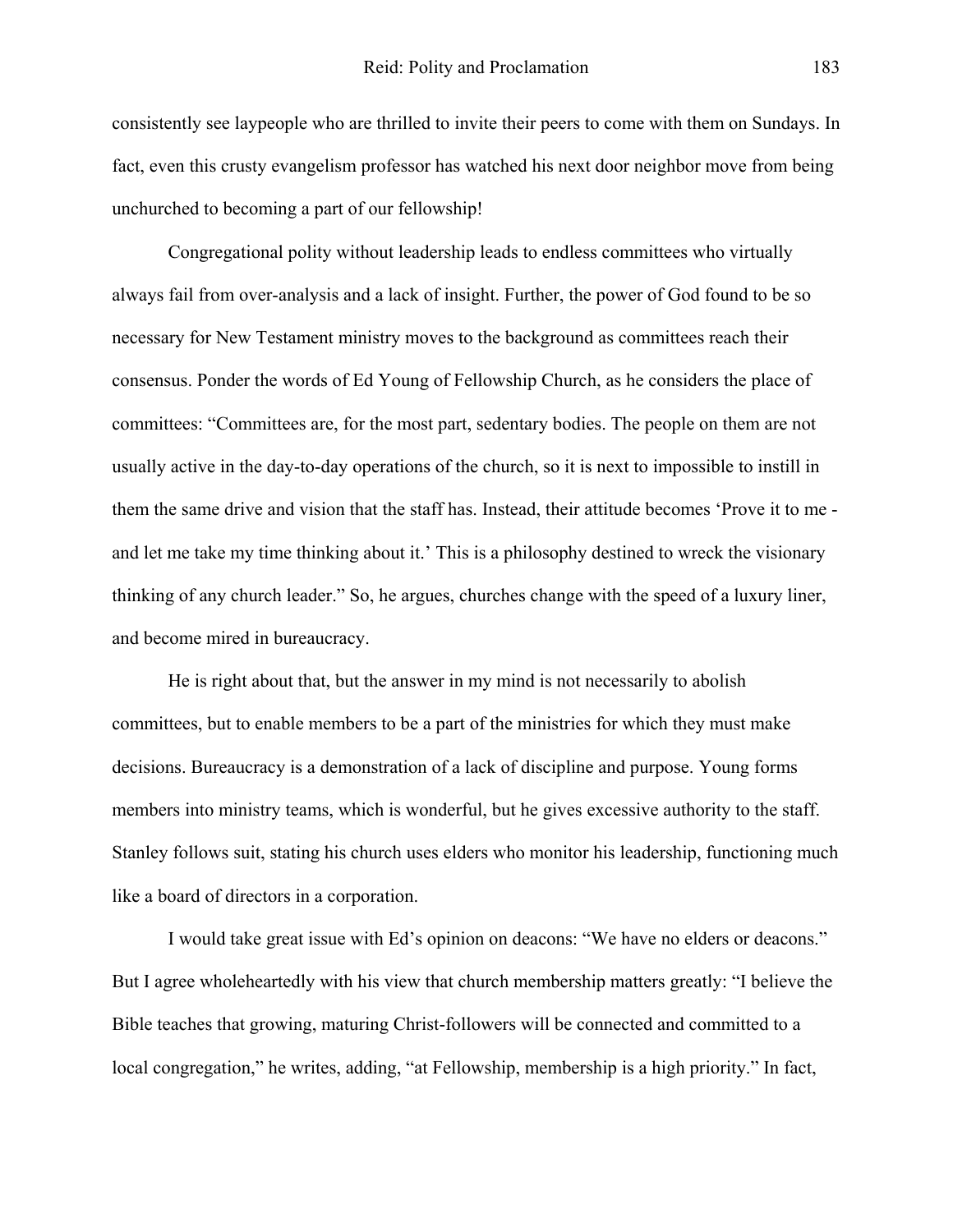his membership requirements might embarrass many Southern Baptist congregations who are more typical in their approach: "A member must meet the following criteria: be a Christ-follower (his term for a believer), be baptized by immersion, attend church at least three out of four weeks a month, tithe, join a small group, and participate in a ministry team." He then makes a notable understatement, "We expect people who join Fellowship to be serious about their membership."

Does congregational polity mean conformity in all we do? Must a person be dealt with at the invitation and presented immediately to the congregation, or is a new members' class where the gospel is clearly shared in a more personal manner a better, or at least another, acceptable approach if agreed to by the congregation? Can we be excited about a congregational polity that has resulted in just over a generation in a convention where maybe one in three members (optimistically) can be found with any regularity in their local church?

So we can and should decry the movement of large church pastors such as Ed Young, Jr. or Andy Stanley to a CEO model. The larger problem for me is the impact these men, who are obviously gifted leaders, on younger pastors who do not possess their gifts but try to follow their practice. I still want to raise a bigger question. Have we come to the place that so many of our churches are so hard to lead to become evangelistic, passionate fellowships, that any model of leadership that has a high profile advocate demonstrating a measure of success will be followed? When every year about 8,000 churches report no baptisms, when in a convention of 42,000 churches less than fifty baptize as many as fifty teenagers, what will it take for us to realize a crisis is upon us?

Could part of the problem be that we are not adequately preparing leaders to lead? If we do not provide clear, biblical, leadership principles, leaders will find help wherever they can. Thus the rise of an industry of leadership books, conferences, and so called experts who teach a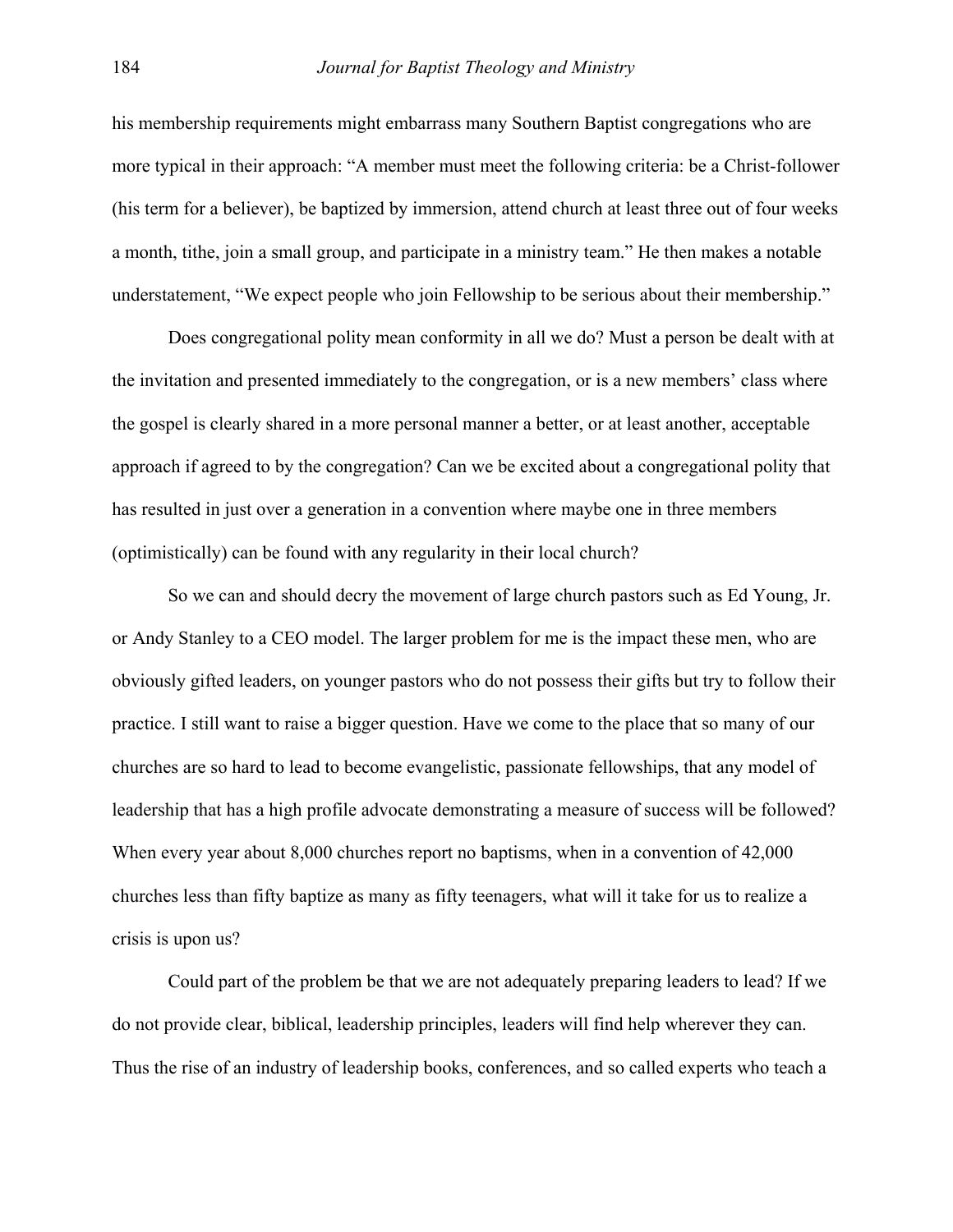secular model clothed in the garments of the faith. The best models on leadership I have ever seen are Moses, David, Paul, and our Lord. But do we teach this? We develop systematic theologies to help students learn doctrine. We glean biblical teaching for ethics courses and counseling courses, and even evangelism and missions. But when a fundamental role of a pastor is to lead his flock, why do we not glean biblical teachings on leadership to prepare them to lead? I recall when AWANAS began to overtake RAs and GAs in our churches. In a short period of time I witnessed church after church change to the AWANA program and see the numbers of children attending skyrocket. I recall having a discussion in a state convention headquarters about this phenomenon. Our leader said, "We can complain about this change and its potential impact on missions, or we can seek to discover why our churches are leaving our approach for another. It must be doing something to attract our churches." We cannot always assume that "something" is bad, either. And thus we have young pastors, capable, called of God, skilled and wanting to lead God's people, intuitively knowing that they must develop as leaders. Yet, we do not spend much time on leadership development in our seminaries. No wonder the leadership gurus have such an impact today.

One of the things I am grateful for at the seminary where I teach is the strong emphasis on courage. If our churches are to change, if our congregations are to return to the purpose for which God made them, if our churches will become the evangelistic salt and light in their communities God intended, then it will take strong, patient, shepherding, courageous leadership to turn them from in inward, conformity-seeking, maintenance mindset to a Great Commission passion. But I believe we can teach more. Congregational polity understands that believers are not only priests with equal standing before God, but they are also sheep who need a shepherd in the local church.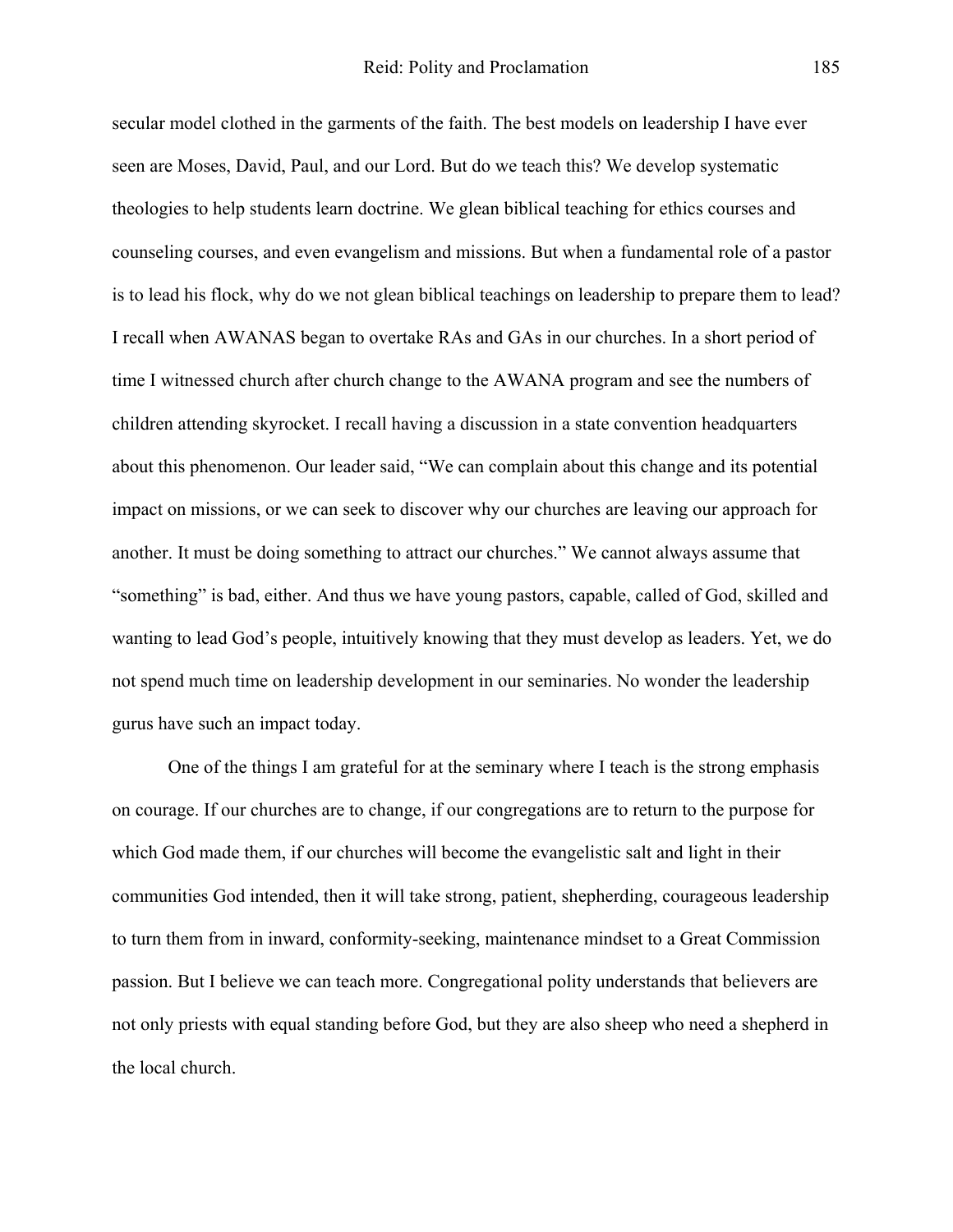Maybe it is time for us to learn from the homosexual rights crowd. Maybe we need our own war-meeting. Using democratic processes, they have changed the opinion of millions of Americans from a view consistent with Scripture to accepting a lifestyle universally condemned by God's Word. How much more could we, using our congregational polity, lead churches to become focused once again on fulfilling the Great Commission and changing the world? I recently heard a friend make the point that we no longer speak of homosexuals coming out of the closet. They are no longer in the closet; they are prominent in culture. But my friend rightly noted that Christians have gone into the closet. We must have a renewed focus on the gospel, raise up a generation of leaders, and again take the challenge of changing the world. And, we have just the form of church government to accomplish this.

If we do not change, the future is not promising. My generation, the boomers, will within the next five years, ten years max, provide leadership for our entire denomination. If the best thing we can offer our children and the generations following is, "we will just do what we are doing a little bit better," we have already failed them. We may as well put up a white flag, stop putting so much into politics, and read again Peter's First Epistle, and begin to honestly learn how to serve God as an exiled people. For that is who we are. America is not a picture of heaven on earth. It is the third most lost nation on earth. Our polity may have gained from our understanding of democracy, but our gospel will not change our culture until we realize again it is the only thing that will truly change culture.

Have we forgotten that or enemy is not the pastor who does church a little differently, but Satan? Have we left the best of our young men called to ministry with two options: be a good company boy, follow the rules (in addition to the truth), or be a maverick, sound doctrine notwithstanding, and consider yourself an outsider from this day forward?